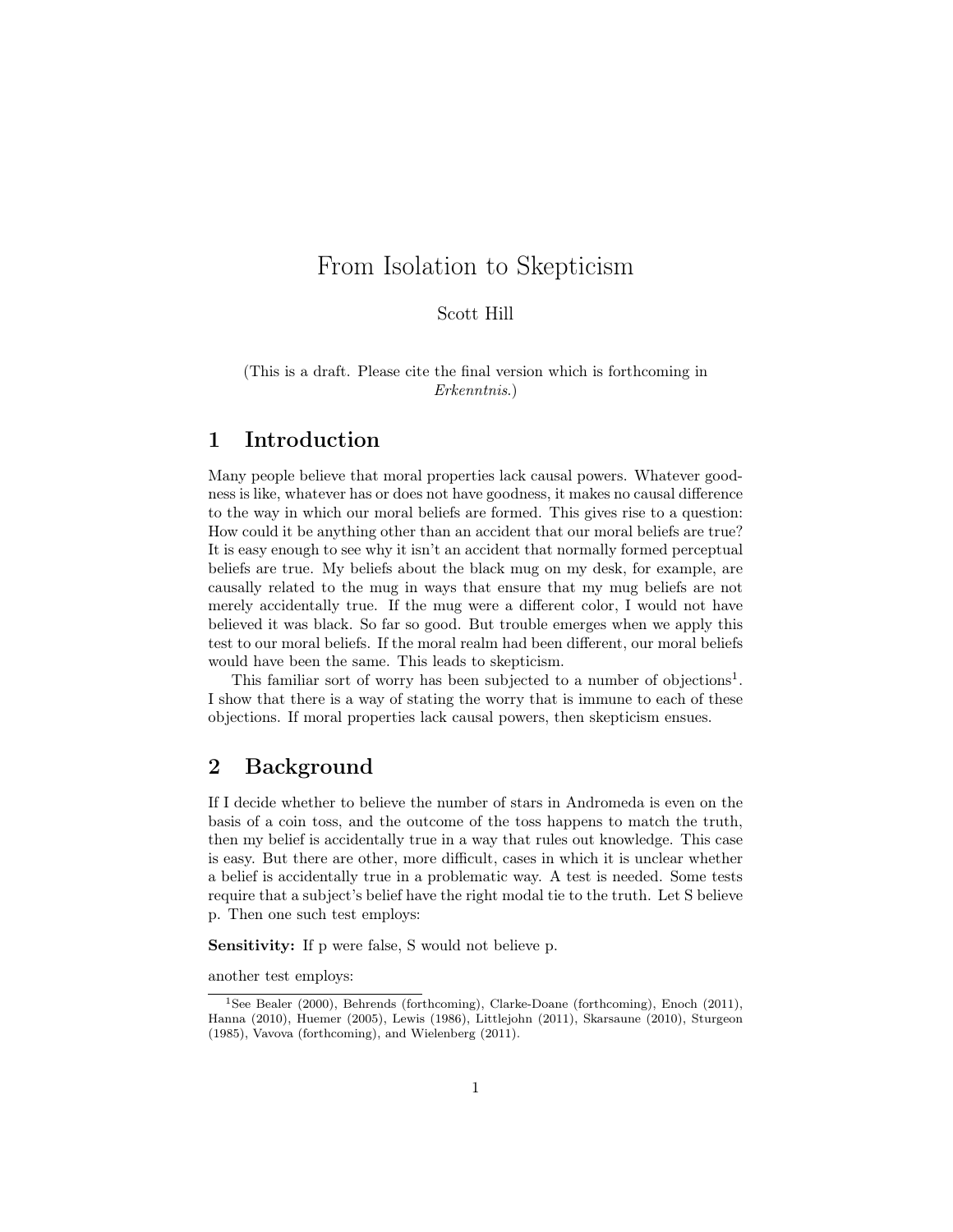Safety: If S were to believe p, p would be true.

Sensitivity is understood to say that S does not believe p at the closest worlds at which p is false. Safety is understood to say that p is true at all nearby worlds at which S believes p. Let distance between worlds, for now, be evaluated using the Lewisian<sup>2</sup> closeness relation:

- 1. It is of the first importance to avoid big miracles.
- 2. It is of the second importance to maximize the spatio-temporal region of perfect match.
- 3. It is of the third importance to avoid small miracles.
- 4. It is of the fourth importance to maximize the spatio-temporal region of approximate match.

An event at one world is a miracle relative to a second world if and only if that event violates the laws of the second world. The greater the violation of the second world's laws, the bigger the first world's miracle is relative to the second world. Call a belief that fails to have the right modal connection to the truth 'modally problematic'.

A different test employs:

Reliability: S's belief that p was formed by a reliable process.

A reliable belief forming process is understood to be one that yields a sufficiently high ratio of true to false beliefs. It is unclear exactly how high the ratio must be. But one to one is not high enough. And all to none is.

Finally, consider a metaethical doctrine:

Isolation: Moral properties lack causal powers. What moral properties are like, and whether something has a moral property, makes no causal difference to our moral beliefs.

#### 3 From Isolation to Skepticism

The ideas in the previous section may be combined to form a skeptical argument:

#### The Argument from Isolation

- (1) Isolation is true.
- (2) If Isolation is true, then our moral beliefs are modally problematic.
- (3) If Isolation is true, then our moral beliefs are unreliably formed.
- (4) Therefore, our moral beliefs are modally problematic and unreliably formed.

 $2$ See Lewis (1979).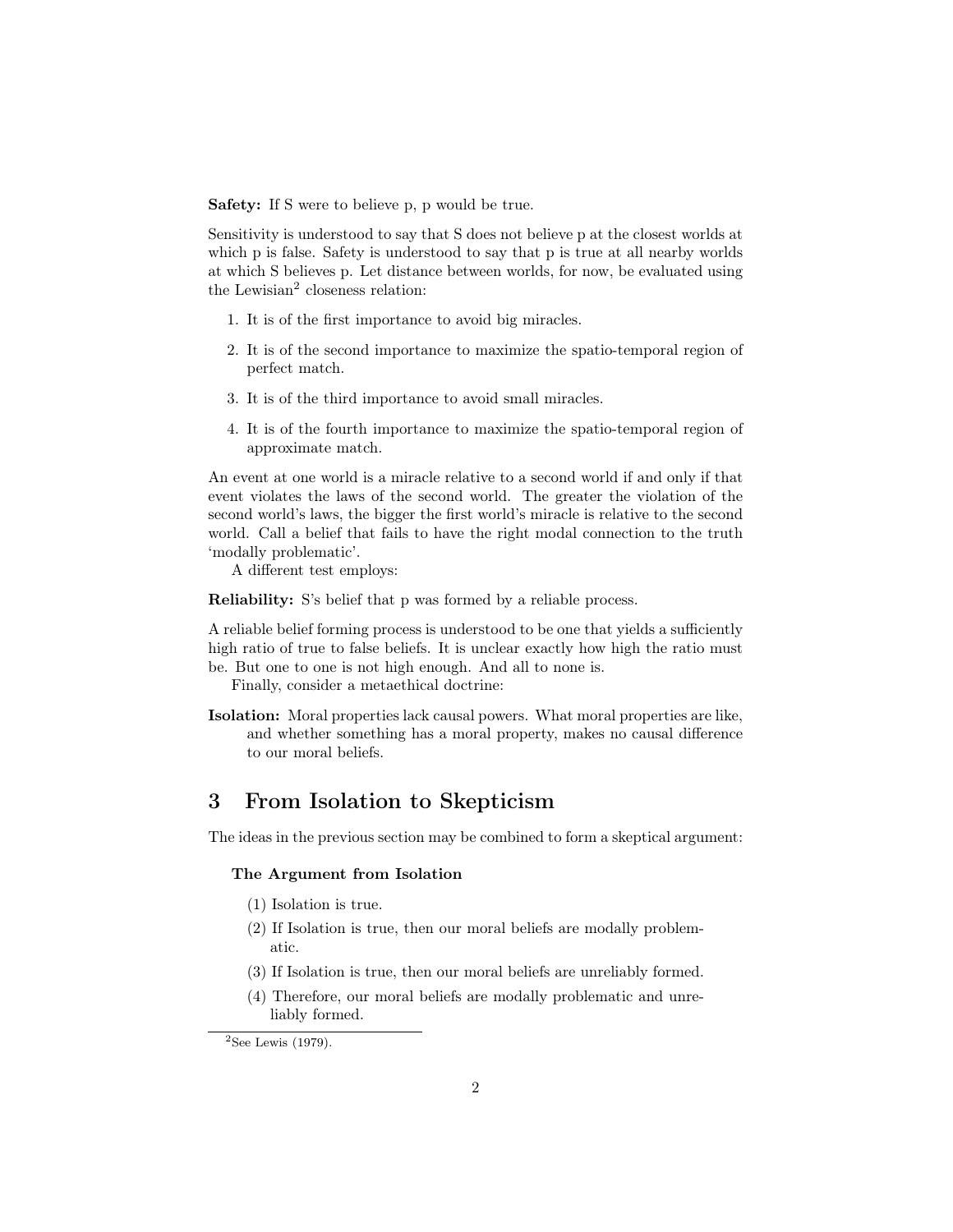- (5) If our moral beliefs are modally problematic and unreliably formed, then we lack moral knowledge.
- (6) Therefore, we lack moral knowledge.

(1) is left undefended. I aim to show that Isolation leads to skepticism; not that skepticism is true.

My initial (but not final) defense of (2) relies on the Lewisian closeness relation. Consider two worlds<sup>3</sup>:

W0: Torturing babies for fun is not wrong and everything else (including our moral beliefs) is the same as it is in the actual world.

and

W1: Torturing babies for fun is not wrong and we do not believe it is wrong.

Concerning sensitivity: Since everything but whether it is wrong to torture babies is the same,  $W_0$  maximizes the spatio-temporal region of perfect match. And, given Isolation, our belief was formed in a way that is causally independent of wrongness. So no Lewisian miracles are required to keep it the same. Contrast this with  $W_1$ . Since our belief is different at  $W_1$ , the region of perfect match is not maximized. At  $W_0$  there is perfect match and no miracles. At  $W_1$  there is not perfect match. So  $W_0$  is closer to the actual world than  $W_1$ . Therefore our belief is insensitive.

Concerning safety: Since  $W_0$  is a world with perfect match and no miracles, it is as close to the actual world as any world can get. So it is a nearby world. And there is therefore a nearby world at which we believe torturing babies for fun is wrong but that belief is false. So our belief is unsafe.

My considered defense of (2) will rely on dealing with various worries that the Lewisian closeness relation is inapplicable to moral counterfactuals and various attempts to show that our moral beliefs are sensitive or safe stemming from the trivial truth of counterpossibles or the supervenience of the moral on the non-moral.

My initial defense of  $(3)$  relies on a comparison due to Field<sup>4</sup>. Suppose we had beliefs about a distant planet. These include elaborate beliefs about the inhabitants of the planet and the goings on there. Since the planet is so distant, it is causally isolated from us in all relevant respects. So however we got our beliefs about the planet, those beliefs were formed in a way that is causally independent of that planet's happenings. Our elaborate beliefs about that planet are unreliably formed. And, given Isolation, there is no relevant difference between our imagined planet beliefs and our actual moral beliefs. So our moral beliefs are unreliably formed.

 $3$ More exactly: W<sub>0</sub> and W<sub>1</sub> are classes of worlds. My claim is that there is a world in  $W_0$  that is closer to the actual world than any world in  $W_1$ . Or put another way: All of the closest worlds at which torturing babies for fun is not wrong are in  $W_0$ . None of the closest worlds are in  $W_1$ .

<sup>&</sup>lt;sup>4</sup>This is a variant of Field's (1989, pp. 25-30) Nepalese Village case. Similar examples appear in Street (2006), Enoch (2011, p. 158), and Bedke (2009).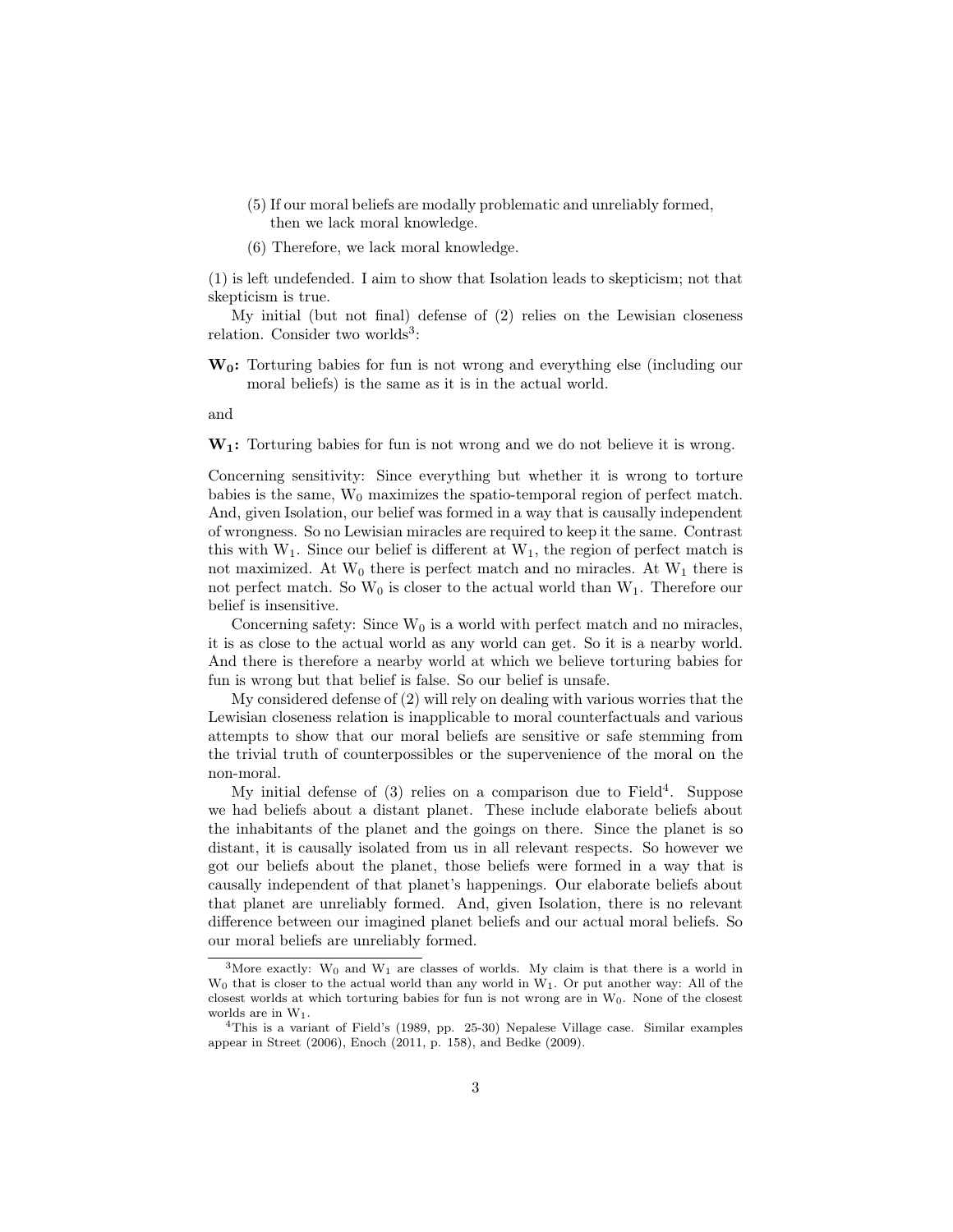My considered defense of (3) will rely on an examination of various attempts to explain how our moral beliefs could be reliably formed and how they are different from our imagined planet beliefs.

My defense of (5) is twofold. First, proponents of Isolation typically adopt either sensitivity or safety or reliability as their test for problematic accidentalness. As we will see below, different authors adopt different tests. But they all seek to show that our moral beliefs satisfy at least one or another of the tests. And, because our moral beliefs succeed in passing whichever of the preferred tests the authors in question adopt, it is claimed that such beliefs are not true in a problematically accidental way. Below, I argue that our moral beliefs fail to satisfy any (suitably refined version) of the tests in question. If I am right, then our beliefs fail to pass the best versions of the various tests that the proponents of Isolation have themselves adopted. Therefore, such proponents should, by their own lights, judge our moral beliefs to be problematically accidentally true and not instances of knowledge. Second, it is not just proponents of Isolation that adopt these tests. They are employed by diverse and established bodies of literature within epistemology<sup>5</sup>.

#### 4 Trivially Sensitive, Safe, and Reliable

One might try objecting that (2) and (3) are false. One could do this by appealing to<sup>6</sup>:

(Trivial): Beliefs with necessarily true content are trivially sensitive, safe, and reliably formed.

Consider (2). I said that our moral beliefs lack sensitivity and safety and therefore we lack moral knowledge. But someone might doubt this. Someone might suggest that the moral truths we are interested in are necessary truths. And given the standard analysis of counterfactuals<sup>7</sup>, beliefs with necessarily true content are trivially sensitive<sup>8</sup> and safe<sup>9</sup>. Our moral beliefs trivially satisfy the relevant conditions. So (2) is false.

Next, consider (3). I said that our moral beliefs must be unreliably formed and therefore we lack moral knowledge. But one might follow Lewis in holding that beliefs with necessarily true content are not only trivially reliably formed but also trivially infallibly formed. "For if it is a necessary truth that so-and-so, then believing that so-and-so *is* an infallible method of being right. If what I believe is a necessary truth, then there is no possibility of being wrong. That is so whatever the subject matter of the necessary truth, and no matter how it

<sup>&</sup>lt;sup>5</sup>See the footnotes below for relevant citations.

 $6$ This objection is inspired by Lewis' (1986, pp. 113-5) answer to parallel concerns about modal realism. Enoch (2011, pp. 172-3), Wielenberg (2010, pp. 460-1), and others make similar points.

 $7$ See Lewis (1973).

<sup>8</sup>See Sosa (1999).

<sup>&</sup>lt;sup>9</sup>See Roland and Cogburn (2011).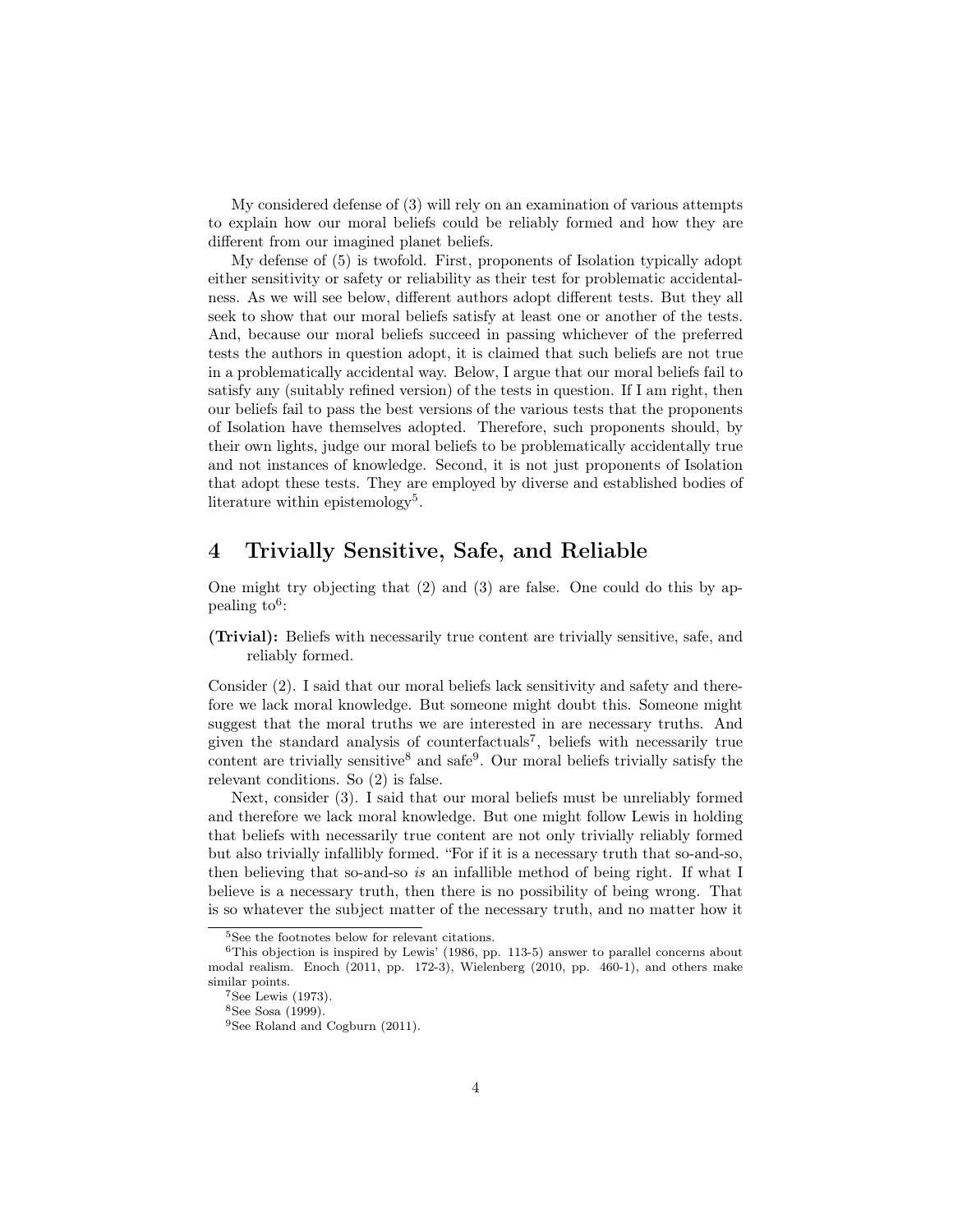came to be believed<sup>10</sup>." Therefore, since our moral beliefs are necessarily true, they are reliably formed. And (3) is false.

This objection is unsound. Start with the question of whether beliefs with necessarily true content can be formed in an unreliable way. Imagine that you are contemplating the existence of God. You decide to let a coin toss determine what you will believe about the matter. If the coin lands heads you will believe that God exists. Otherwise, you will believe God doesn't exist. Suppose the coin lands heads and you form your belief accordingly. Suppose, in addition, that God exists. Now, note that God, if He exists, exists necessarily. Forming your beliefs on the basis of a coin toss is an unreliable method. So it is possible to form beliefs with necessarily true content using an unreliable method and therefore such beliefs are not trivially reliably formed $11$ .

Now consider whether beliefs with necessarily true content are trivially sensitive and safe. There is a genuine problem here. But the problem is not due to sensitivity or safety. The problem is instead due to the Lewisian analysis. According to the analysis, all counterfactuals with necessarily false antecedents (counterpossibles) are trivially true. This is why sensitivity and safety are trivially satisfied by beliefs with necessarily true content. However, the standard analysis goes wrong here $^{12}$ . Many counterpossibles are not trivially true. To see this, suppose that God (necessarily) does not exist. Now consider:

- CP1: If God were to command us to torture babies just for fun, we would be morally obligated to do so.
- CP2: If God were to try to open a nightclub so exclusive that even He couldn't get in, He would be unable to do so.
- CP3: If God were to actualize any world with more than 43 billion significantly free creatures, it would contain at least the amount of evil that is in the actual world.

<sup>10</sup>Lewis (1986, pp. 114-5).

<sup>11</sup>Objection: I have not yet shown that Lewis' claim is mistaken. We know from the generality problem that whether a belief forming method is reliable can vary depending on how that method is described. So although I have described a case in which a necessary belief is unreliably formed under one description, it may remain true that it is reliably formed under a different description.

Reply: It seems to me that Lewis' claim would be robbed of its interest if he were merely suggesting that for any necessary truth anyone believes, we can cook up some description or other according to which that belief is reliably formed. The same thing could be said of contingent truths. Consider the method of believing that which is true. This is an infallible method. You will never go wrong if you use it whether the belief you end up with is contingent or necessary. But if I decide on the basis of a coin toss to believe that the number of stars in Andromeda is even, then my belief is unreliably formed. The relevant method for assessing reliability is tossing a coin; not believing truly. Similarly, if I decide whether to believe God exists on the basis of a coin toss, the relevant method for assessing reliability isn't believing a necessary truth. It is instead tossing a coin.

<sup>12</sup>See Brogaard and Salerno (2007) and Nolan (1997). That there are non-trivially true counterpossibles is one reason to posit impossible worlds. As Krakauer (forthcoming) points out, other reasons include the need to make sense of epistemic possibility, the content of the beliefs of non-ideal agents, and (arguably) distinct propositions that pick out the same set of possible worlds.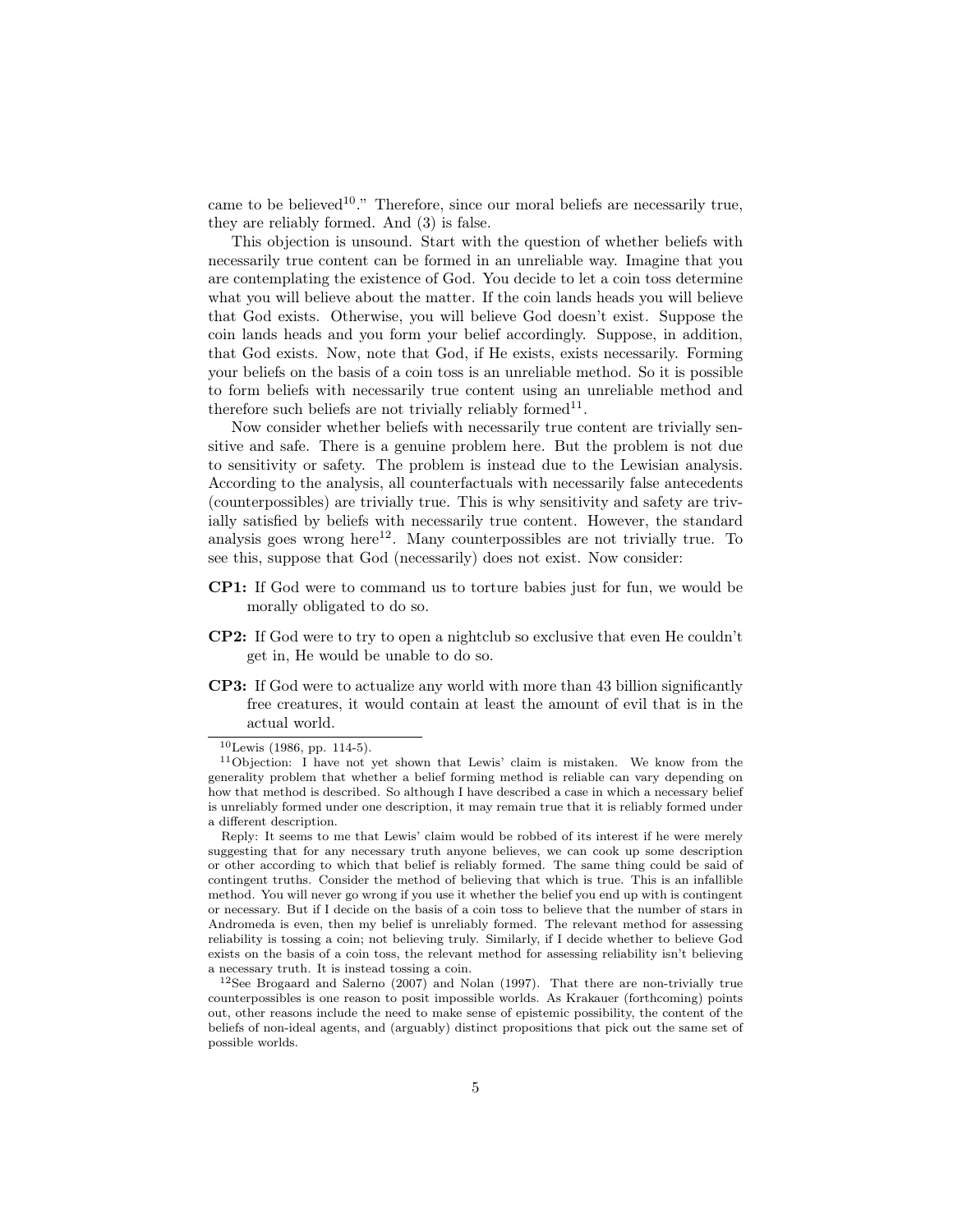CP1 through CP3 are not trivially true. But, assuming God does not exist, they are counterpossibles. And the standard analysis judges them to be trivially true. So the standard analysis is false. It needs to be extended to account for  $counterpossible<sup>13</sup>$ .

#### 5 The Strangeness of Impossibility

Once it is recognized that the Lewisian analysis must be modified, it seems plausible that the modification should include a closeness relation that discriminates between worlds that are possible and worlds that are impossible. One, therefore, might target (2) by adding:

(SOI): It is of the first importance to avoid violations of metaphysical law.

The other respects of similarity would then each be demoted one slot in importance.

With (SOI) in hand, it seems possible to undermine (2). The argument for (2) relied on the idea that the Lewisian closeness relation requires nothing but match with respect to spatio-temporal fact and the avoidance of miracles. And, given Isolation, a world at which our moral beliefs are false but everything else is the same is a world with perfect match of spatio-temporal fact and without any miracles. So such a world is very close to the actual world. It is on this basis that I was able to argue that our moral beliefs are insensitive and unsafe. However, if (SOI) is true, then one might doubt this. Any world at which our moral beliefs are false is an impossible world. There are some possible worlds that are very far away from the actual world. And, given (SOI), any impossible world will be further from the actual world than any possible world. So a world at which our moral beliefs are false is a very distant world. And (2) is false.

This objection is inadequate. Even with the addition of (SOI), my defense of (2) can be sustained. First, consider whether our moral beliefs are sensitive. This is evaluated by going to the closest world at which our moral beliefs are false.  $W_0$ , the impossible world at which the moral realm is different but our moral beliefs remain the same, includes a violation of metaphysical law. But by all other measures it is as close to the actual world as can be.  $W_1$ , an impossible world at which the moral realm is different but our moral beliefs are changed to reflect this, violates metaphysical law as well. But, since our beliefs are different, it also violates exact match of particular matter of fact. So worlds like  $W_1$  are even more distant than  $W_0$ . So, although adding (SOI) yields the result that  $W_0$  is a distant world, it is still the closest of any worlds at which the moral

 $13$ If you don't like the theological examples, consider Maudlin's (2007, p. 22):

M1: If one could trisect the angle, then one could square the circle.

M2: If one could construct a 23-gon, then one could square the circle.

M1 and M2 are counterpossibles. M1 is true but not trivially true. M2 may be false. Even Lewis in some places (e.g. Lewis (1993, p. 164-5)) is plausibly read as (implicitly) relying on counterpossibles with non-trivial truth-values.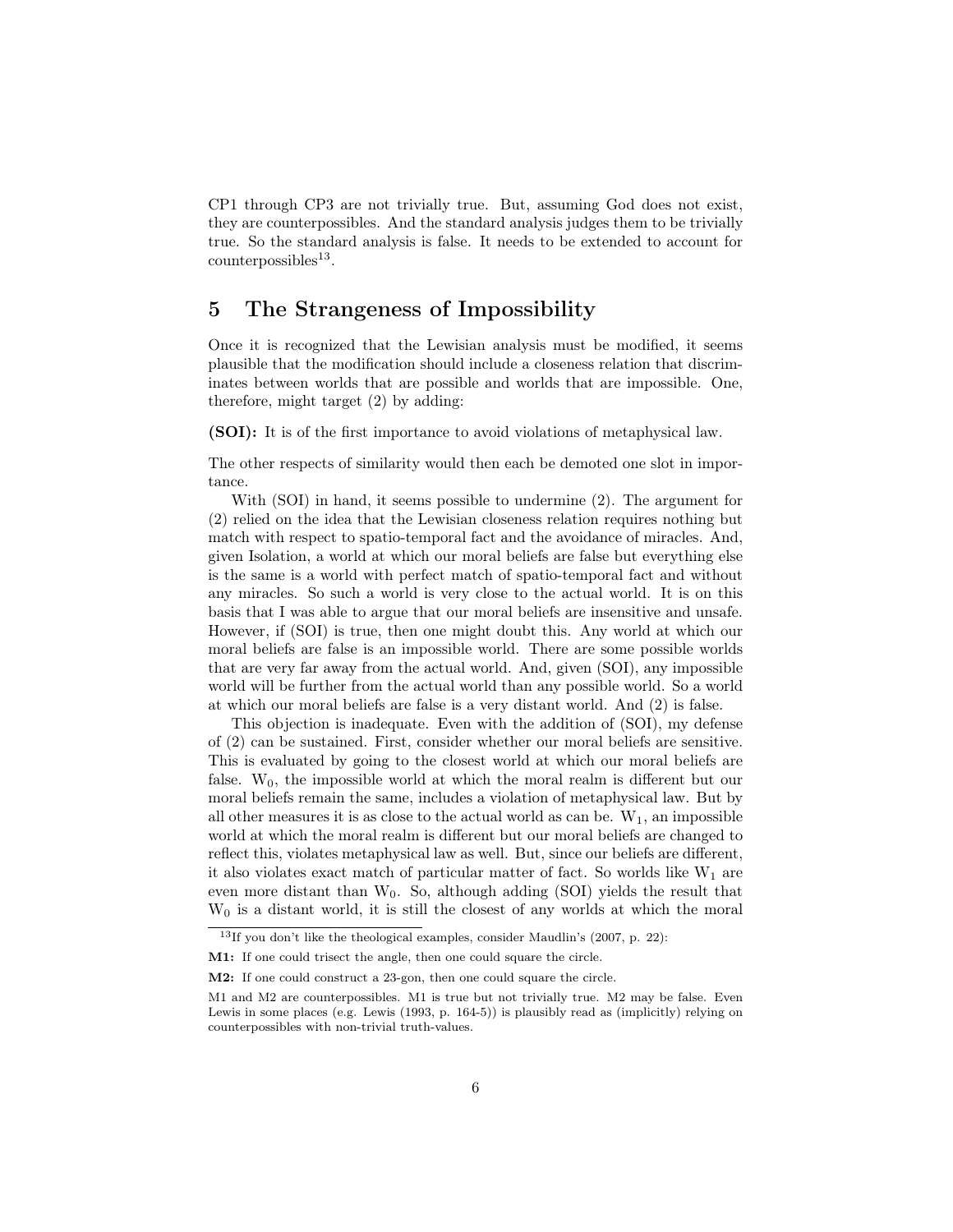realm is different. And that is all that is required to show that our moral beliefs are insensitive.

Second, the introduction of (SOI) either undermines the motivation for appealing to safety or motivates the introduction of a modification to safety according to which our moral beliefs are unsafe. If (SOI) were true, then all beliefs with necessarily true content would be trivially safe. For a world at which the moral realm is different but everything else is the same is as close to the actual world as any impossible world could be. There is perfect spatio-temporal match. There are no miracles. The only thing that keeps it from being a nearby world is that it is impossible. No impossible world can get any closer than that. So, given (SOI), the closest any impossible world can get to the actual world is still very distant. And if all impossible worlds are very distant, then all beliefs with necessarily true content are trivially safe. Notice how problematic this is for the appeal to safety. Impossible worlds were invoked in this context to rescue sensitivity and safety from triviality. But if (SOI) is true, the problem returns and all beliefs with necessarily true content are trivially safe. So if (SOI) is true, it seems that safety should be abandoned and only sensitivity should be used to diagnose modal problematicness.

Third, the safety theorist might try weakening (SOI) to avoid this problem. But note that any weakening of (SOI) that successfully avoids the problem will yield the result that our moral beliefs are unsafe. For reasons already identified, the world at which our moral beliefs are false but everything else is the same is as close to the actual world as any impossible world can get. So, on the one hand, if being that close *is not* sufficient for being a nearby world, then no impossible world is a nearby world. And the problem would return. On the other hand, if being as close to the actual world as any impossible world can get *is* sufficient for being a nearby world, then there is a nearby world at which our moral beliefs are false but we continue to hold those beliefs. And so our moral beliefs are unsafe.

Fourth, one might modify the safety condition. Some authors have moved from analyzing safety in terms of the modal status of belief to analyzing it in terms of *the modal status of the process*<sup>14</sup> *that produces belief.* However, even if these revisions avoid the problem<sup>15</sup>, they all articulate safety in terms of the reliability of processes. And whether our moral beliefs are safe ends up hinging on whether we arrive at such beliefs by a process that is reliable in some class of nearby worlds that includes the actual world. And, as I argue below, our moral beliefs are not reliably formed in the actual world. So the relevant modification would yield the result that our moral beliefs are unsafe.

<sup>14</sup>Hawthorne (2007) discusses "methods" of belief production. Prichard (2007) discusses "ways" of belief formation. Sosa (2002) and Williamson (2000) discuss "bases" of belief.

 $15R$ oland and Cogburn (2011) argue that they do not.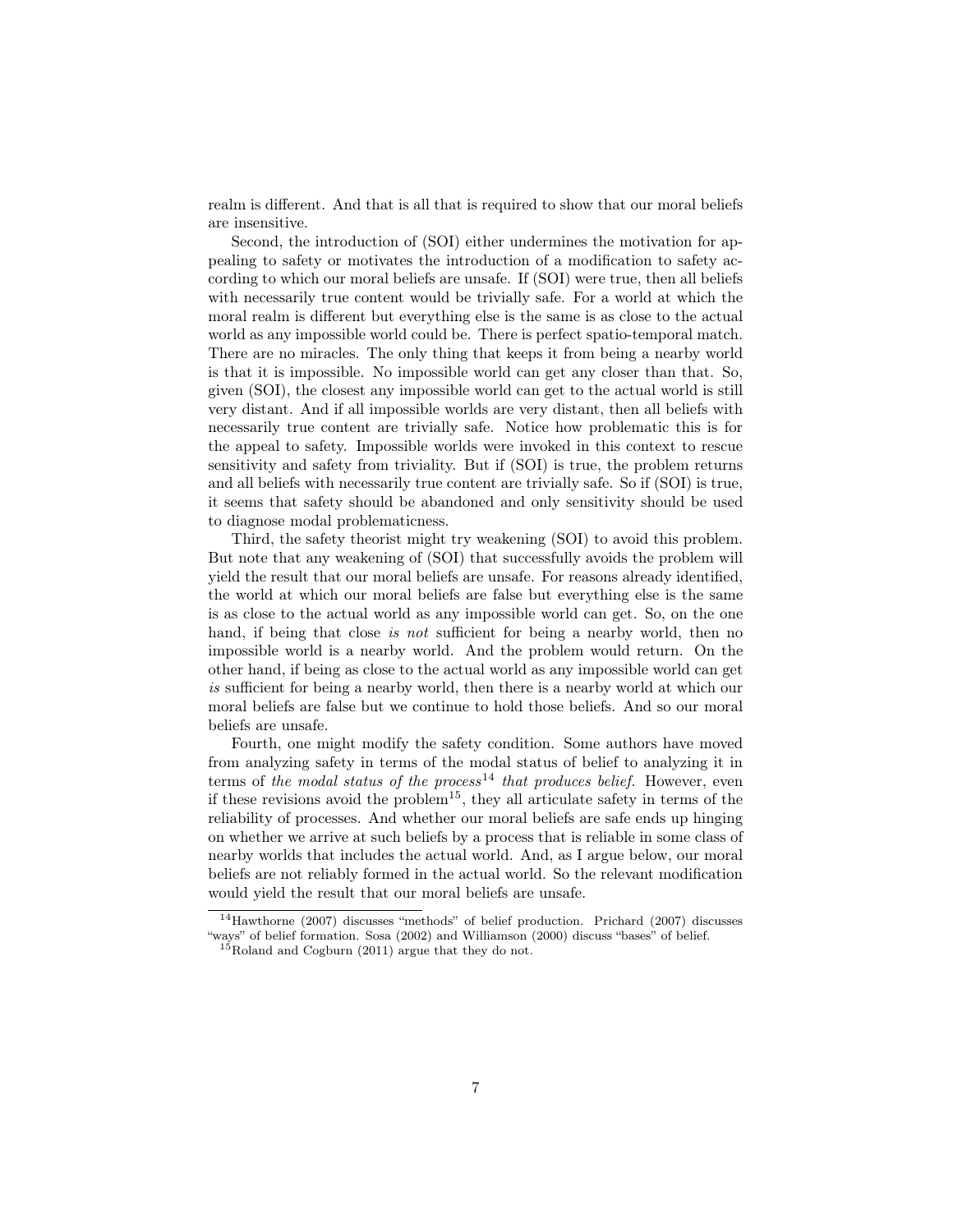## 6 Contingently True Moral Beliefs Can Be Sensitive and Safe

So far we have been focusing on moral beliefs with necessarily true content. Someone might try another strategy. They might focus on moral beliefs with contingently true content together with the metaphysical law that moral properties supervene on non-moral properties. Take, for example, my belief that Hitler is evil. The content of this belief is contingently true. For Hitler might not have perpetrated the Holocaust. He might have been very different than he actually was. And if he had been different enough, he would not have been  $evil<sup>16</sup>$ . Now consider two worlds at which Hitler is not evil:

W2: All non-moral facts are the same as they are at the actual world. But being a Holocaust perpetrator is not evil making.

and

W<sub>3</sub>: All necessarily true moral facts are the same as they are at the actual world. But Hitler did not perpetrate the Holocaust.

At W<sup>2</sup> I continue to believe Hitler is evil even though he is not. After all, all the mental facts are the same as they are at the actual world. At  $W_3$  I do not keep my belief that Hitler is evil. For if Hitler did not perpetrate the Holocaust, then I would not believe that he did. And if I didn't believe that, then I wouldn't continue to believe he was evil.

Now, W<sup>2</sup> departs from the actual world by violating metaphysical law. For to change the moral status of Holocaust perpetration without changing any non-moral properties is to violate the supervenience of the moral on the nonmoral. And therefore metaphysical law is violated.  $W_3$ , on the other hand, only departs from the actual world with respect to contingent mental and physical fact. For to change my beliefs and to change what Hitler did does not violate metaphysical law. Thus, given  $(SOI)$ ,  $W_3$  is much closer to the actual world than  $W_2$ . Therefore, if Hitler were not evil, I would not have believed that he was evil. And so my belief that Hitler is evil is sensitive. Similarly, at all nearby worlds at which Hitler is evil, I continue to believe that he is evil. For a world like  $W_2$  at which he is not evil but I continue to believe he is evil is a very distant world. Thus, my belief that Hitler is evil is safe.

I do not think this objection is successful. First, the objection fails to address the worry that moral beliefs with necessarily true content are insensitive and unsafe. This failure opens up an alternative route to skepticism about contingently true moral beliefs. The source of skeptical doubt isn't that I might not know Hitler is evil because I might be mistaken about whether he actually perpetrated the Holocaust or had the character he did. The moral skeptic does not call such beliefs into question. Instead, the source of skeptical doubt is that I might not know whether *being a Holocaust perpetrator* or *having the character*

 $16$ This objection is inspired by Clarke-Doane (forthcoming, p. 13), Sturgeon (1985), and Wielenberg's (2010, p. 455) objections to various skeptical arguments.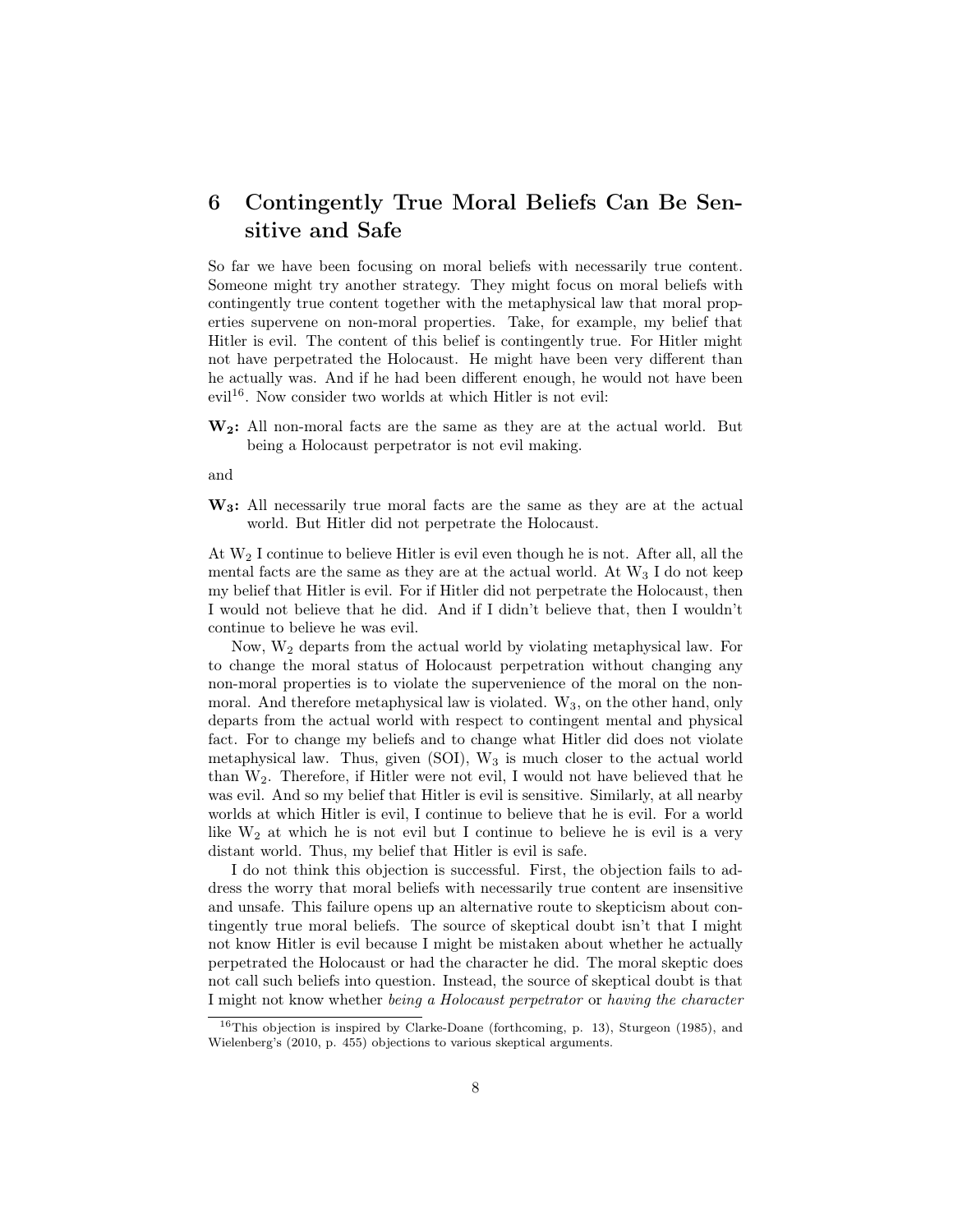*Hitler actually had* are evil making properties. That these are evil making properties is a necessary truth. I may know that Hitler perptrated the Holocaust and I may know what Hitler's character was like. But I don't know that these things are evil making. Once I see this, I have a defeater for my contingently true belief that Hitler was evil. An adequate solution to the problem at hand will vindicate the belief that if Hitler did what I think he did, and if he had the character that I think he had, then Hitler was evil. The objection in question does nothing to vindicate such beliefs. So it is inadequate.

Second, the objection seems more like a counterexample to the simple account of sensitivity and safety than it does an explanation of how moral knowledge is possible. In particular, I think it makes contingently true beliefs about speculative metaphysical matters sensitive and safe in an objectionably trivial way. Suppose there is a community of people with crazy beliefs about strange ghosts. These ghosts cannot causally effect us in any way. No matter what they are like, it makes no causal difference to the physical world. And no matter what they are like, it makes no causal difference to the way in which we form our beliefs. However, what the physical world is like makes a difference to the ghosts. In particular, whenever someone is over five feet tall, a ghost pops into existence and starts following that person around. Of course, we can't see the ghosts. But they can see us. And they will continue to follow us around so long as we are over five feet tall. In addition, members of this community insist that the connection is not merely contingent. It is metaphysically necessary. The property of being-followed-by-a-ghost supervenes on the property of being-overfive-feet-tall. Necessarily, any and only people over five feet tall are followed by ghosts. So the relevant property supervenes on a causally efficacious property. And that causally efficacious property causally effects our ghosts beliefs.

Now imagine that I am a member of this community. I believe that Hitler was followed by a ghost. It seems to you that my belief is crazy even if it is true. How could I know that Hitler was followed by a ghost? After all, my belief was formed in a way that is entirely causally independent of what the ghost was like and of what its ghostly activities were. So, even if my belief is true, it is not an instance of knowledge. Suppose I then give you the very response I gave regarding my belief that Hitler was evil: I know that Hitler was followed by a ghost because my Hitler belief is sensitive and safe. Consider two worlds at which Hitler was not followed by a ghost:

W4: All non-ghostly facts are the same as they are at the actual world. But being over five feet tall is not ghost making.

and

W<sub>5</sub>: All necessarily true ghostly facts are the same as they are at the actual world. But Hitler was not over five feet tall.

Everything I said on behalf of my non-crazy Hitler moral belief can be said on behalf of my crazy Hitler ghostly belief. At  $W_4$  I continue to believe that Hitler was followed by a ghost even though he was not. For all non-ghostly mental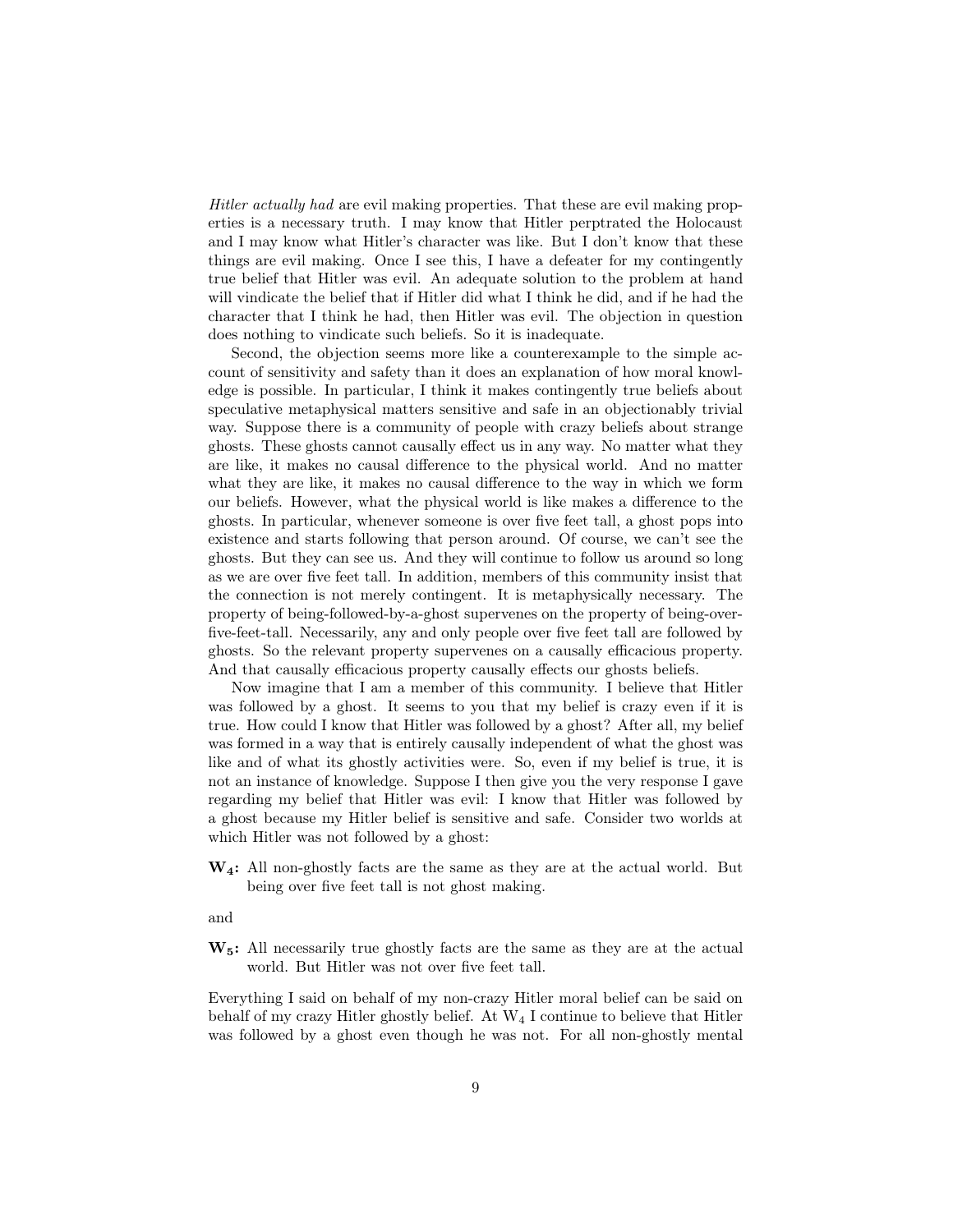facts are the same as they are at the actual world. And at  $W_5$  I do not keep my belief that Hitler was followed by a ghost. For if Hitler were not over five feet tall, then I would not have believed that he was. And if I didn't believe he was over five feet tall, then I wouldn't believe he was followed by a ghost.

Now, W<sup>4</sup> departs from the actual world by violating metaphysical law. For, by hypothesis, to change the ghostly status of being over five feet tall is to violate metaphysical law.  $W_5$ , on the other hand, only departs from the actual world with respect to contingent mental and physical fact. For to change my belief and to change Hitler's height does not violate metaphysical law. Thus, given (SOI),  $W_5$  is much closer to the actual world than  $W_4$ . Therefore, if Hitler were not followed by a ghost, I would not have believed that he was. And so my belief that Hitler was followed by a ghost is sensitive. Similarly, at all nearby worlds at which Hitler was followed by a ghost, I continue to believe that he was. For a world like  $W_4$  at which Hitler is not followed by a ghost but I keep my belief is a very distant world. Thus, my belief that Hitler was followed by a ghost is safe. This seems implausible. Even if my crazy metaphysics is true, and even if I am right that ghostly properties supervene on non-ghostly properties, they are not instances of knowledge. That my beliefs satisfy the simple account of sensitivity is a reason to think the simple account needs to be modified or supplemented in some way.

To summarize: The body of literature I am criticizing takes the simple account of sensitivity (or safety) to be its test for problematic accidentalness. If it can be shown that a belief satisfies the simple account, then that is taken to show that the belief in question is not problematically accidentally true. Our moral beliefs satisfy the simple variants of these tests. So, it is argued, they are not accidentally true.

The ghost case, however, is meant to show that this line of argument is mistaken. My ghost beliefs are true in a problematically accidental way. And, since my ghost beliefs satisfy the simple accounts of sensitivity and safety, something more than the mere satisfaction of one or the other of these accounts must be required in order to secure non-accidentalness. Any acceptable refinements of (or additions to) these tests will yield the result that my ghost beliefs are problematic. And, since there is no relevant epistemic difference between the ghost case and the moral case it is designed to parody, any plausible way of refining these accounts that rules out knowledge in the ghost case will also rule out knowledge in the moral case.

For example, one might try adding a causal requirement to these accounts. This would indeed yield tests with the result that my ghost beliefs are problematic. But, by hypothesis, moral properties lack causal powers. So to add to the simple account of sensitivity (or safety) a causal requirement would be to yield an account according to which my moral beliefs are also problematic. For another example, one might try adding a reliability requirement. This might rule out knowledge in the ghost case. But, I argue below, our moral beliefs, given Isolation, are not reliability formed. So to add to the simple account a reliability requirement would be to modify it in such a way that it yields the result that our moral beliefs are problematically accidentally true.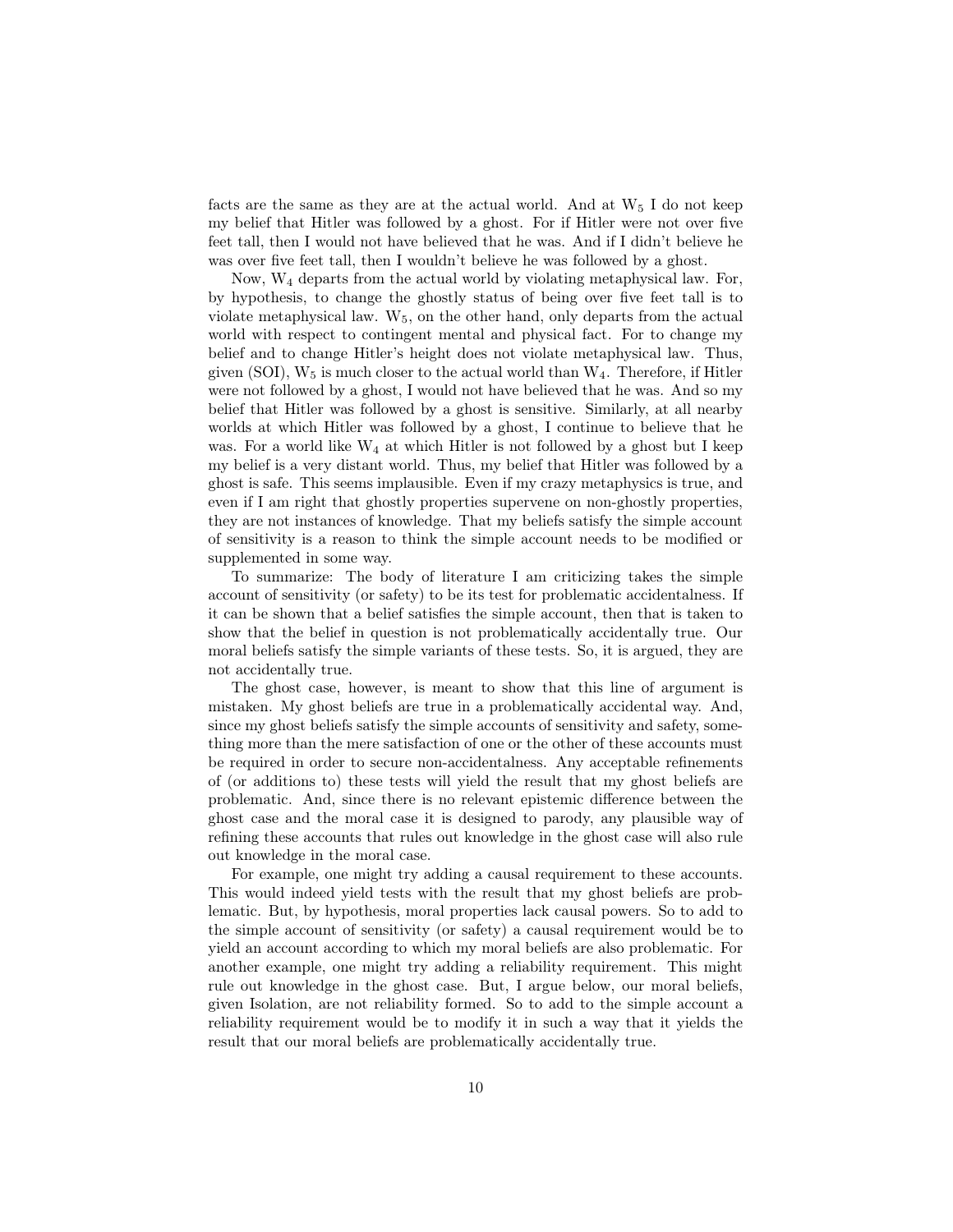Objection: It is true that my ghost beliefs are problematic. But I have given the wrong diagnosis about why such beliefs are problematic. I say that they are problematic because they are accidentally true. Sensitivity (or safety) is an account of problematic accidentalness. It fails to accommodate the judgment that my ghost beliefs are problematically accidentally true. So it must be modified to accommodate this judgment. However, someone might object, I am mistaken about this suggestion. There are other features a belief might have that can keep it from being knowledge. Accidentalness is just one such feature. Perhaps my ghost beliefs pass the accidentalness test while failing to pass some other test. For example, maybe the problem with my ghost beliefs is that they fail to cohere with other beliefs I have. It is lack of coherence rather than accidentalness that renders my ghost beliefs problematic. Thus, one could keep the simple accounts of sensitivity and safety as our tests for accidentalness. And since our moral beliefs pass those tests, they are not problematically accidentally true. And, the relevant moral beliefs cohere with my other beliefs while the relevant ghost beliefs do not. That is why I have knowledge in the moral case but not the ghost case.

Reply: I am skeptical of this response. It seems to me that there are no plausible diagnoses of what is wrong with my ghost beliefs that deliver the judgment that my ghost beliefs are problematic while my moral beliefs are not. Consider the diagnosis of incoherence. As things actually are, I believe that there are no causally inefficacious ghosts. So adding the belief that Hitler was followed by such a ghost to the beliefs I actually have would indeed yield a contradiction. But we are not imagining that I have the same beliefs I actually have plus some ghost beliefs. Instead, the supposition is that some of my beliefs are different than they actually are. In the imagined case, my beliefs are perfectly consistent with belief in the Hitler following ghost. I believe in the relevant ghosts. And I do not believe anything that contradicts the belief that such ghosts exist. Still, even if such causally inefficacious ghosts happen to exist; and even if they turn out to necessarily supervene on height in the relevant ways, if my beliefs about them are formed without any causal connection to the ghosts or their activities, then it is a mere accident that such beliefs are true. My perfectly consistent ghost beliefs do not count as knowledge. And neither do my perfectly consistent moral beliefs. Is the diagnosis, instead, supposed to be that my ghost beliefs are unreliably formed? If so, then I argue below that our moral beliefs are unreliably formed as well. So again I lack moral knowledge. The challenge I would issue to those who are sympathetic to the strategy in question is this: Find some plausible way to diagnose what is wrong with my ghost beliefs that doesn't also deliver the judgment that something is wrong with my moral beliefs. Coherence cannot play the role of such a diagnosis. Reliability cannot play that role. Sensitivity and safety cannot play that role. Every one of these diagnoses either (i) fails to deliver the judgment that my ghost beliefs are problematic or (ii) fails to exonerate my moral beliefs. Thus, the appeal to moral beliefs with contingently true content cannot support an adequate objection to the Argument from Isolation.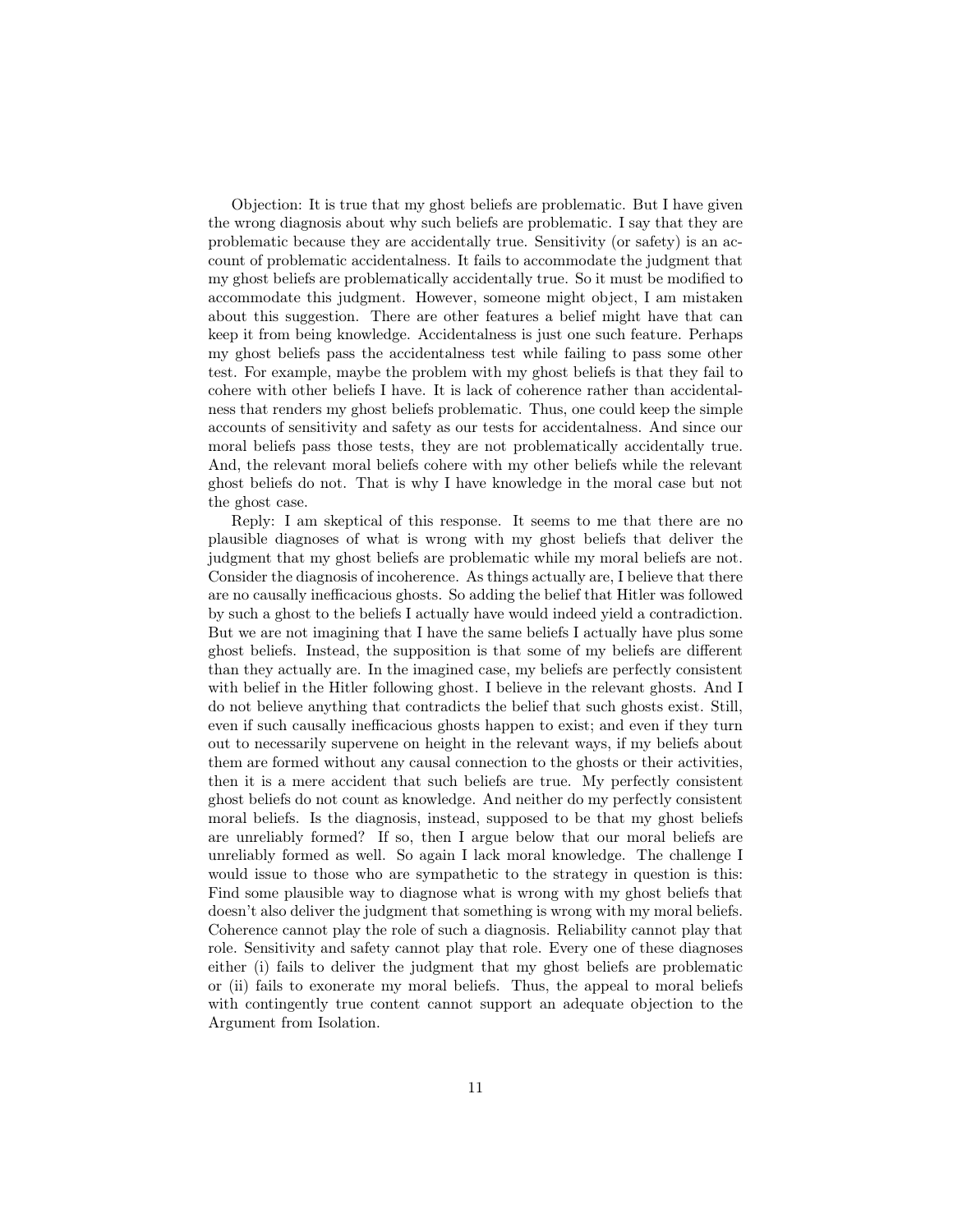#### 7 No Rights Without Beliefs

One might object to  $(2)$  and  $(3)$  by appealing to<sup>17</sup>:

(Rights): Necessarily, a being has rights if and only if that being is capable of having beliefs.

(Rights) seems to spell trouble for (2) and (3). First, if (Rights) is true, then our moral beliefs are sensitive. The idea<sup>18</sup> is this: Go to the nearest world at which I lack rights. Given (Rights), it will be a world at which I lack the capacity to form beliefs. And so, at such a world, I will not believe that I have rights. Thus, if I did not have rights, I would not believe that I did. So my belief is sensitive and (2) is false. Second, if (Rights) is true, then our moral beliefs are reliably formed. The idea<sup>19</sup> is that since (Rights) is true, if I believe I have rights, then I do have rights. And if this is so, then the process by which I come to believe I have rights is reliable. So premise (3) is false.

It seems to me that this objection is unsuccessful. First, given the relevant assumptions, my belief does indeed satisfy the simple account of sensitivity. But this is for the same reason that my belief that Hitler was evil satisfies the simple account. The property of having rights supervenes on the non-moral property of having the cognitive faculties required to form beliefs. But, following the reasoning in Section 6, we can set up a parody case in which the property of being followed by a ghost supervenes on the non-ghostly property of having the cognitive faculties required to form beliefs. So if I were not followed by a ghost, then I would lack the capacity to form beliefs. And therefore I would not believe I was followed by a ghost. Thus, my ghostly belief would satisfy the simple account of sensitivity. But this is not sufficient to secure knowledge in the case of my ghostly belief. So, it is not sufficient to secure knowledge in the case of my moral belief either.

Second, this response still has the result that moral beliefs with necessarily true content are not sensitive. Take, for example, (Rights). It is a necessary truth. So consider two worlds at which it is false. One is the impossible world at which (Rights) is false but everything else is the same. The other is the impossible world at which (Rights) is false but I lack the capacity to form beliefs. Following the reasoning from Section 5, the later world is further from the actual world than the former. So, my belief is insensitive.

Third, some refinements of the simple account of sensitivity deliver the judgment that my belief *is not* sensitive<sup>20</sup>.

<sup>&</sup>lt;sup>17</sup>This is Wielenberg's  $(2011)$  objection to skeptical arguments due to Joyce  $(2001)$  and (2006), Ruse (1986), and especially Street (2006).

<sup>18</sup>See Wielenberg (2011, p. 455).

<sup>&</sup>lt;sup>19</sup>Here is how Wielenberg  $(2011, pp. 449-50)$  puts it: "[I]f rights exist at all, their presence is guaranteed by the presence of certain cognitive faculties. The cognitive faculties in question are either the very ones required to form beliefs about rights or are closely linked to such faculties. If you think you possess moral barriers, then you do.... Therefore... the processes that ultimately generate, say, the belief that one has... right[s]... are significantly reliable."

 $20$ Consider the refinement Williamson (2000) offers on behalf of the sensitivity theorist:

S doesn't know P when there is no Q such that: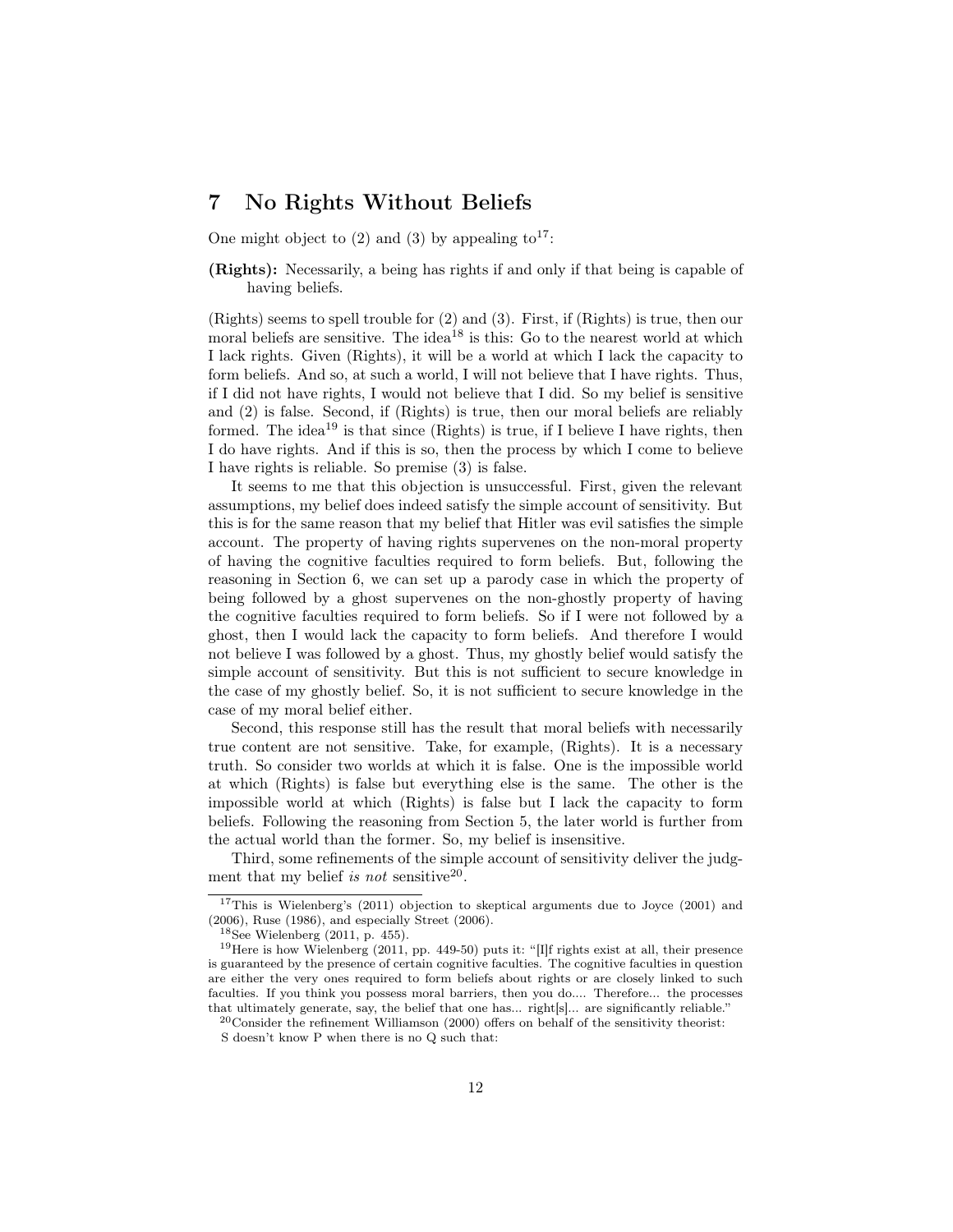Fourth, consider whether my belief is reliably formed: suppose you are agnostic about whether you have rights. You toss a coin. Someone has arranged things so that if the coin lands heads you will instantly believe you have rights and if it lands tails your brain will instantly be damaged in such a way that you lose the capacity to have beliefs. Now consider:

(Damaging Coin): The coin lands heads. Your belief that you have rights is due to the outcome of the coin toss.

The earlier reasoning about (Rights) and reliability applies equally to this case. Given (Rights), if you believe you have rights, then you do. If this, by itself, is sufficient for reliability, then your belief in (Damaging Coin) would be reliably formed. But your belief is not reliably formed.

Go back to the ghost case: Imagine that (necessarily) a causally inefficacious ghost follows one around if and only if one has the capacity to form beliefs. You are agnostic about whether such ghosts exist. But you flip a coin that will either damage your brain in such a way that you lose your capacity to have beliefs or you form the belief that such ghosts exist. Even if your belief turns out to be true, it was not reliably formed. So, the appeal to (Rights) is not sufficient to establish reliability.

#### 8 Survival is Good

One might object to (2) and (3) by appealing  $\text{to}^{21}$ :

(SG): Survival is good.

and

(Select): Evolution selects survival. If evolution selects survival, then evolution selects beliefs with content closely related to (SG). Evolution could not have easily failed to select survival.

What is it to be "closely related" to  $(SG)^{22}$ ? For present purposes, it will be sufficient to note two things. First, if (SG) is true, then propositions that are closely related to (SG) are true. Second, many of our most important moral beliefs have content that is closely related to (SG).

<sup>(</sup>i) S believes that Q,

<sup>(</sup>ii) S would not have believed Q if Q had been false,

<sup>(</sup>iii) Q entails P, and

<sup>(</sup>iv) Not-P does not explain how S could falsely believe that Q.

Now, let S be me and let P be the belief that I have rights. For any Q you pick, condition (iv) will be unsatisfied. After all, if P were false, then, given (Rights), I wouldn't believe Q since I wouldn't have any beliefs at all. So P's falsity does not explain how I could falsely believe Q. Therefore, my belief that I have rights is not sensitive.

 $21$ This is Enoch's (2009) and (2011, pp. 168-76) objection to both Street's (2006) skeptical argument and a skeptical argument of his own. Skarsaune (2010) and Behrends (forthcoming) defend similar objections. My criticism is meant to extend to Behrends' and Skarsaune's variants of Enoch's objection.

 $^{22}\mathrm{See}$  Enoch (2011, p. 169).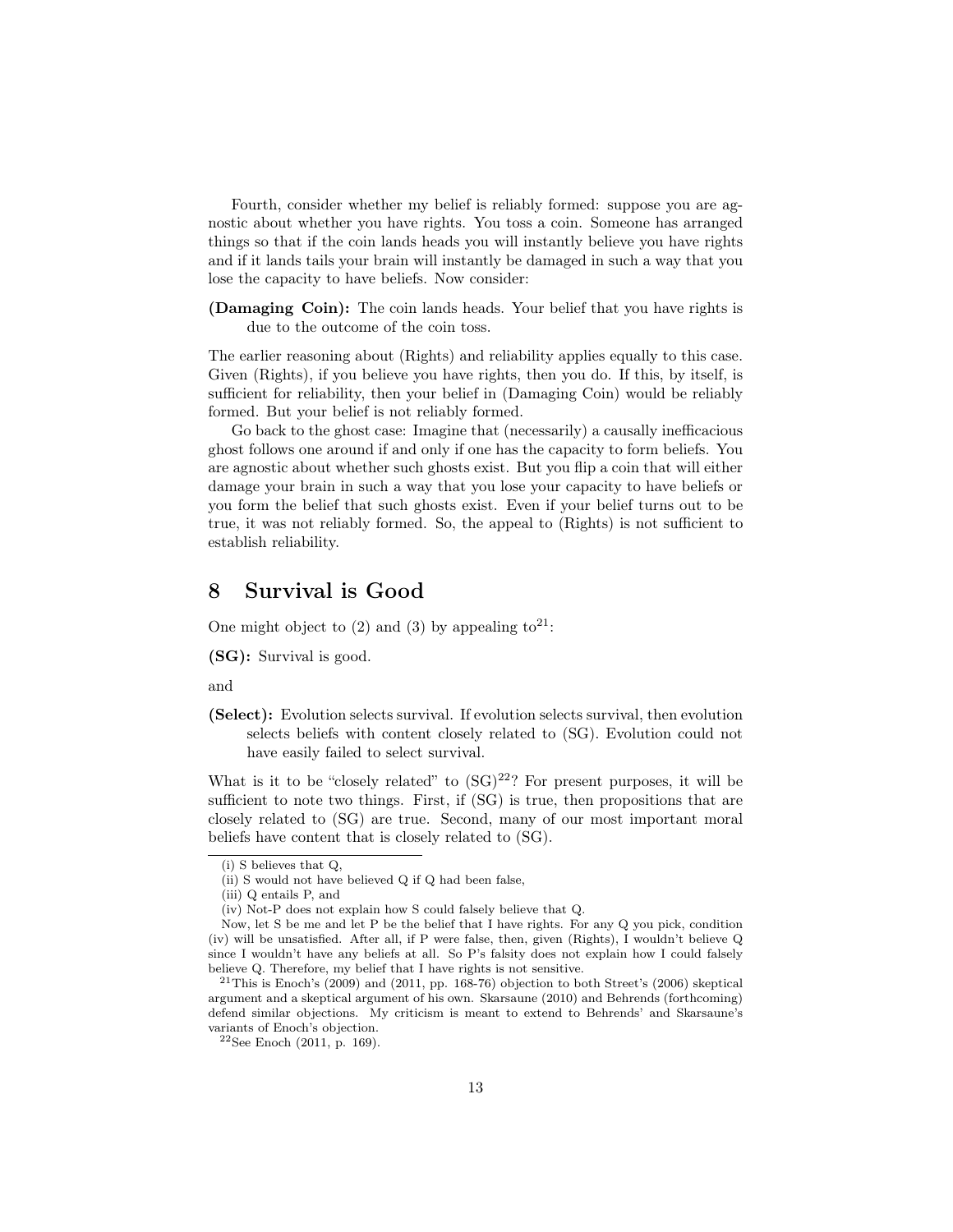This supports an argument against (2) and (3). Regarding  $(2)^{23}$ : If evolution gives us any moral beliefs at all, those beliefs will have content closely related to (SG). And since (SG) is true, the moral beliefs evolution gives us will be true. This is a process that results in a high ratio of true to false beliefs. So our moral beliefs are reliably formed. Regarding  $(3)^{24}$ : (SG) and our closely related moral beliefs are necessarily true. So they are trivially sensitive and safe. There is a way in which evolution could have failed to select true moral beliefs. But this would happen in a bizarre, very distant possible world in which evolution somehow did not select for beliefs closely related to (SG). The existence of a distant possible world like that does not in any way threaten the sensitivity or safety of our moral beliefs. So our moral beliefs are not modally problematic.

It seems to me that this objection is unsuccessful. Regarding sensitivity and safety: In Section 4, we saw that the mere necessary truth of our moral beliefs is insufficient to yield the result that they are not modally problematic. And nothing about the present objection casts doubt on the argument from Section 5 that, given (SOI), our moral beliefs are insensitive and unsafe.

Regarding reliability: To the extent that our beliefs in this case satisfy the simple account of reliability, that is a reason to think the simple account of reliability needs modification. Suppose you decide to toss a coin. Someone has arranged things so that if it lands heads, then you will instantly form a bunch of beliefs with content closely related to (SG). If it lands tails, you will instantly be destroyed. Now consider:

(Destroying Coin): The coin lands heads. Your beliefs with content closely related to (SG) are due to the outcome of the coin toss.

The reasoning about (SG) and (Select) applies equally to this case. If the destroying coin gives you any beliefs at all, those beliefs will have content closely related to (SG). And, since (SG) is true, those beliefs will be true. If this, by itself, is sufficient for reliability, then your belief in (Destroying Coin) would be reliably formed. But your belief is not reliably formed.

Again, compare this to an example in which the relevant moral beliefs are replaced with ghost beliefs. Suppose that unbeknownst to anyone previously, it is a necessary truth that:

(GF): Causally inefficacious ghosts follow people around.

Imagine you flip a coin that will either destroy you or give you a bunch of beliefs closely related to (GF). If the coin gives you any beliefs at all, they will

<sup>23</sup>See Enoch (2011, p. 168).

 $^{24}$ Enoch (2012, p. 172-4) puts it this way: "One way of putting the [objection to moral knowledge]... is in terms of counterfactual robustness.... It is not completely clear [however] that the thought... here can be made fully coherent. The evolutionary "aim" would have had to not be of any value. And how could that be? Fundamental normative truths are presumably necessary in a fairly strong sense.... It is not immediately obvious, then, how to state the problem.... [A]s a conceptual matter, *evolution* could not have had a very different "aim" in "mind...." The possible worlds in which... there is no correlation between our normative beliefs and the normative truths are quite far."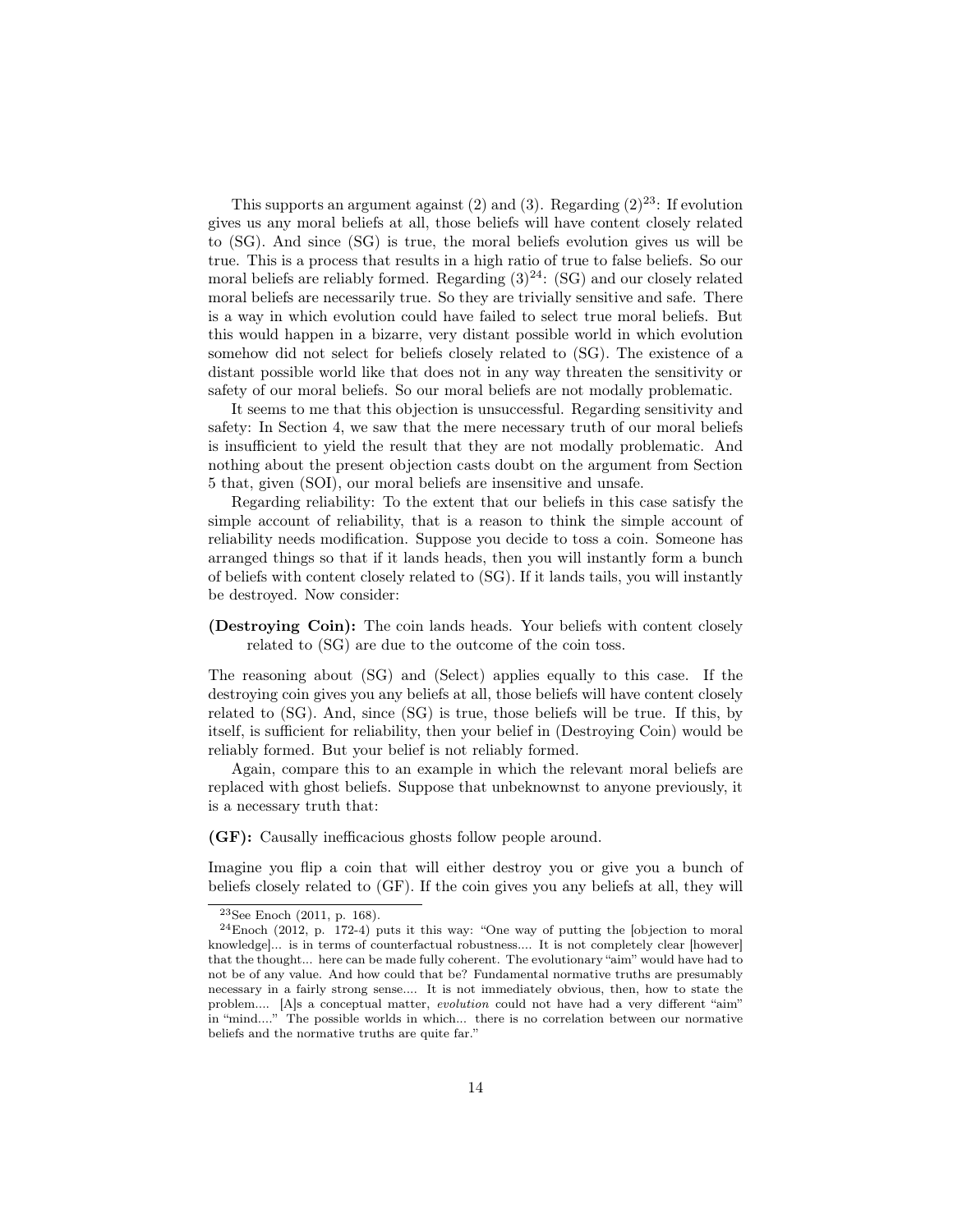be beliefs with content closely related to (GF). But, even if (GF) is a necessary truth, your ghostly beliefs are not reliably formed. In the same way, the appeal to (SG) and (Select) is not sufficient to establish reliability.

### 9 Adequate Grasping

Now we turn to a series of objections that toss out sensitivity and safety and appeal only to reliability<sup>25</sup>. All then hinges on premise  $(3)$ . Is there an explanation of how our moral beliefs could be reliably formed (even if they are insensitive and unsafe)? One such explanation is that there is a special way of understanding moral properties. When we understand something in this way, our beliefs are guaranteed to be true. And if they are guaranteed to be true, then they are reliably formed.

The plausibility of this explanation will depend on how its details are filled out. For example, the mere guaranteeing of truth is not sufficient for reliability. Consider:

(Schmunderstanding): A subject schmunderstands something if and only if that subject's beliefs about that thing are true.

There is a way in which schmunderstanding guarantees truth. By definition, if a subject schmunderstands something, then that subject's beliefs about that thing are true. But this does not preclude unreliably formed belief: Imagine you have a random truth value assigner (RTA). When you type a sentence into the RTA, it randomly produces a judgment about the truth value of the proposition expressed by that sentence. Now suppose you type sentences expressing propositions about some moral property into the RTA. The RTA then randomly produces judgments about the truth values of those propositions. You then conform your beliefs to the deliverances of the RTA. Finally, suppose the deliverances of the RTA just happen to match the truth values of the relevant propositions. So all your beliefs about the moral property in question are true. You schmunderstand the moral property. So there is a way in which your beliefs are guaranteed to be true. However, they are not reliably formed.

Now, consider a way of filling out the account of understanding  $26$ :

(Adequate Grasp): A subject adequately grasps a property if and only if that subject has a consistent, clear, and determinate grasp of that property.

Consistent grasping is left unanalyzed. For a subject to have a clear grasp of a property is for that subject to be able to successfully distinguish between that property and other similar properties. For a subject to have a determinate grasp of a property is for there to be few or no cases about which the subject is unable to successfully determine whether that property is instantiated. Grasping comes in degrees. If a person consistently, clearly, and determinately grasps a property

<sup>25</sup>The strategy considered in this section is due to Huemer (2005) and Bealer (2000).

 $^{26}$ This objection is due to Huemer (2005, p. 125).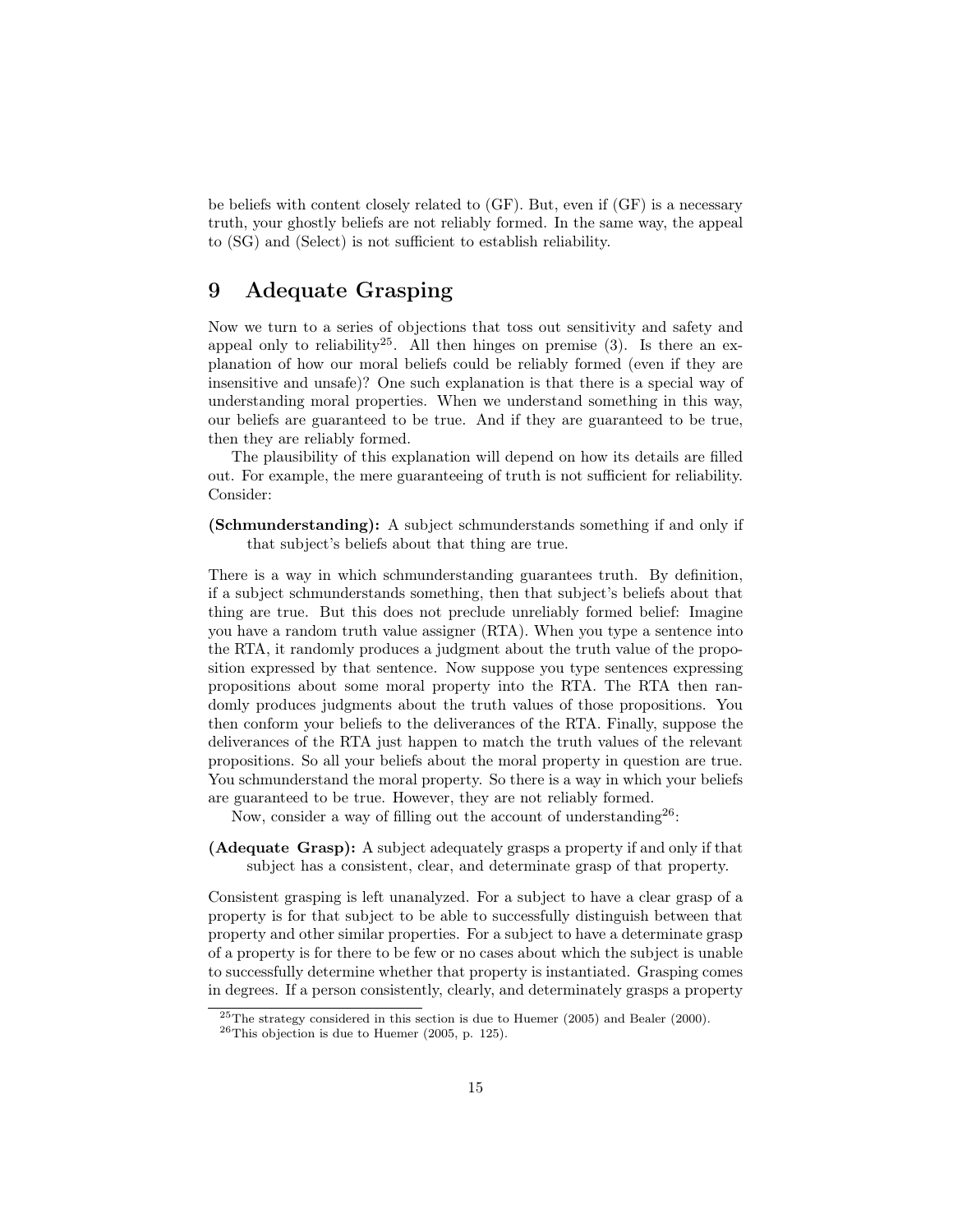to a high degree, then that person adequately grasps that property. Otherwise, the property is grasped but not adequately grasped.

This supports an objection to (3): We adequately grasp moral properties. Adequate grasping guarantees truth. The way in which adequate grasping guarantees truth secures reliably formed belief. So our moral beliefs are reliably formed.

Adequate grasping does guarantee a large body of truth. This follows from the definitions of 'clarity' and 'determinacy'. To have a clear grasp of a property just is to be able to evaluate the truth of property identity statements about it. So you must be able to tell whether goodness is identical to pleasure, for example. Otherwise you wouldn't have a clear grasp of goodness. And to have a determinate grasp of a property just is to be able to tell what has the property and what doesn't. So you must be able to tell whether Mother Teresa has goodness, for example. Otherwise your grasp of goodness would not be determinate.

However, adequate grasping does not secure reliability. Go back to the RTA. Suppose you enter sentences expressing propositions about goodness into the RTA. Some of these are sentences of the form 'Goodness is identical to *P*' where *P* is some property such as pleasure. The others are of the form 'Goodness is had by *x* ' where *x* is some potential bearer of goodness such as Mother Teresa. Suppose that for each proposition expressed by a sentence of one of these forms, you enter the relevant sentence into the RTA. Then you run the RTA and conform your beliefs to its deliverances. Finally, suppose the deliverances of the RTA just happen to match the truth-values of the relevant propositions.

You have a consistent grasp of goodness. Furthermore, you can successfully distinguish between goodness and any other property. So your grasp is clear. Finally, you can successfully determine what has goodness and what doesn't. So your grasp is determinate. Thus, you adequately grasp goodness. But your beliefs about it are unreliably formed.

Someone might object: Reliability is guaranteed only when beliefs are *caused* by an adequate  $grasp^{27}$ . In the case under consideration, your beliefs were not caused by an adequate grasp. They were caused by the RTA. So adequate grasping really does ensure reliability. However, consider a parallel defense of the explanation in terms of schmunderstanding: Reliability is guaranteed only when beliefs are caused by schmunderstanding. In the case under consideration, your beliefs were not caused by schmunderstanding. They were caused by the RTA. So schmunderstanding really does ensure reliability.

It should be clear what is wrong with this. To schmunderstand goodness just is to have true beliefs about goodness. Is the suggestion that you need to have true beliefs and then those beliefs must cause themselves? Assuming such a thing is possible, it is perfectly compatible with the RTA story. You form your beliefs about goodness using the RTA. So you schmunderstand goodness. And then those beliefs go on to cause themselves. Is the suggestion that you

<sup>27</sup>Huemer (2005, p. 125).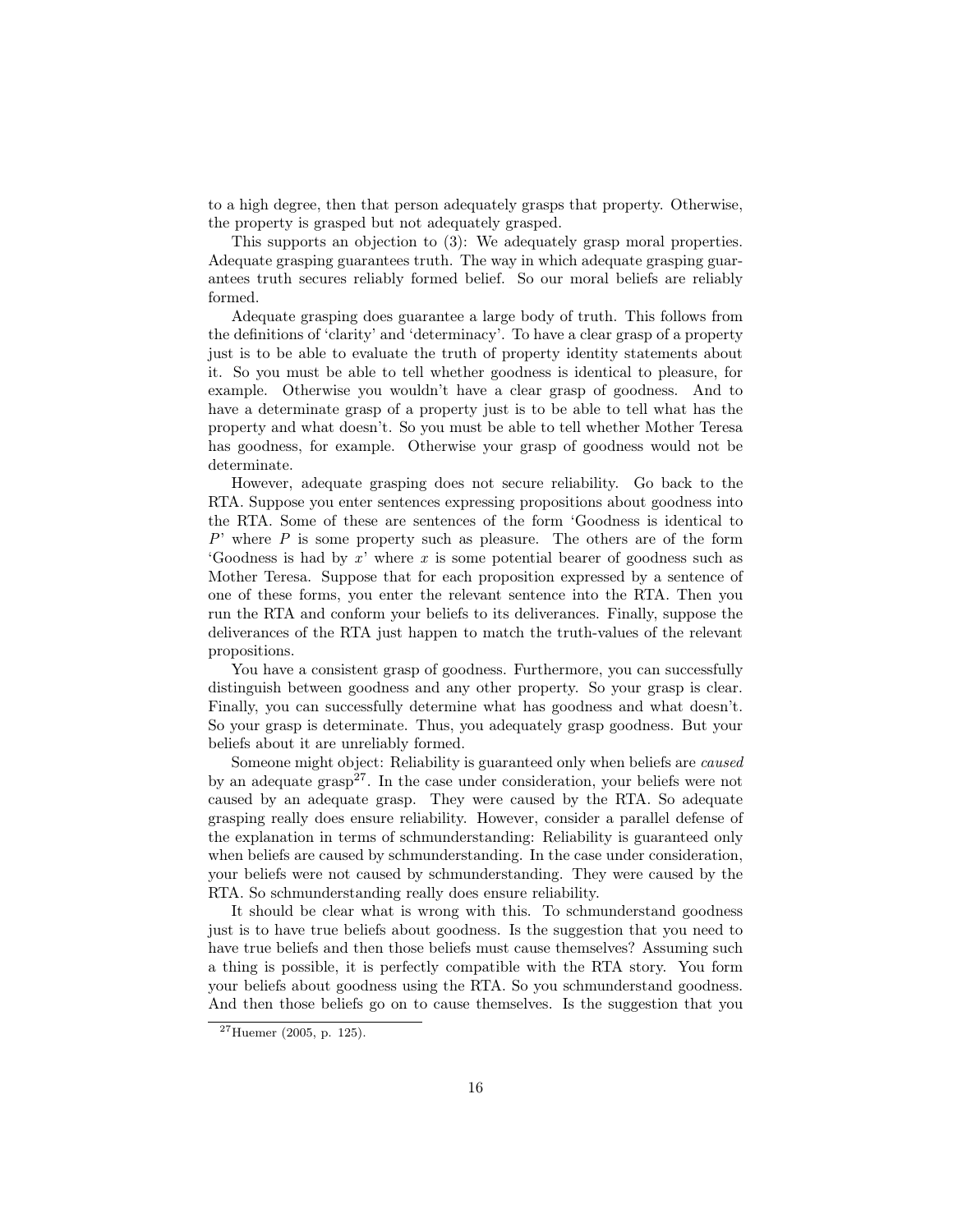start with a few true beliefs and then go on to infer a bunch of other beliefs from those? That is still compatible with the RTA story. You got some true beliefs from the RTA. Then those beliefs caused you to form more true beliefs. Still, your beliefs are not reliably formed. The same sort of worry applies to the explanation in terms of adequate grasping. To have an adequate grasp of goodness just is to be able to successfully sort out true property identities about goodness and attributions of goodness from false ones. After you run the RTA, you are able to do such sorting. So you adequately grasp goodness. If you go on to form beliefs about goodness based on that adequate grasp, then those beliefs are still unreliably formed. Is the idea that there is something more to adequate grasping than mere successful sorting of true beliefs from false? I have no objections to that. But that something more is not a part of the definition of adequate grasping we have been given. And I do not know what to add to the account that can fix the problem<sup>28</sup>.

#### 10 Plenitude

One might deny (3) by appealing to  $2^9$ :

(Plenitude): For any consistent assignment of truth-values to propositions expressed by sentences of the form  $\lq P$  is identical to  $P^*$  or  $\lq P$  is instantiated in *C* ', there is a property that corresponds to that assignment.

Go back to the case in which you form beliefs about goodness using the RTA. Given (Plenitude), your moral beliefs are reliably formed even in this case. For any consistent assignment of truth-values the RTA might generate, there is a property that corresponds to that assignment. And, according to the response in question, your beliefs are about whatever property most closely corresponds to those beliefs. For this reason, consistent outputs of the RTA produce a high ratio of true to false moral beliefs. All are true and none are false. So your moral beliefs, however you got them, are reliably formed.

This objection entails the truth of an implausible form of moral subjectivism<sup>30</sup>. Consider Kant. He believes that wrongness is identical to the property of treating someone merely as a means, that it is distinct from failing to maximize pleasure, and that it would be wrong to harvest the organs of one healthy person to save others. Now consider Mill. He believes wrongness is identical to the property of failing to maximize pleasure, that it is distinct from treating someone merely as a means, and that an organ harvest would not be wrong. Given (Plenitude), there is a property that corresponds to Kant's beliefs and a distinct property that corresponds to Mill's. And if their beliefs are

<sup>&</sup>lt;sup>28</sup>Note that Huemer's (2005, p. 125) suggestion is not that moral propositions "are 'analytic', or true by virtue of the definitions of the relevant concepts, since in [his] view hardly any concepts are definable."

<sup>29</sup>See Huemer (2005, p. 126). Huemer's response, on this interpretation, is similar to Balaguer's (1998, pp. 48-9) response to a parallel worry in the epistemology of mathematics.

<sup>30</sup>Huemer (2005, pp. 48-65) offers arguments like these in another context.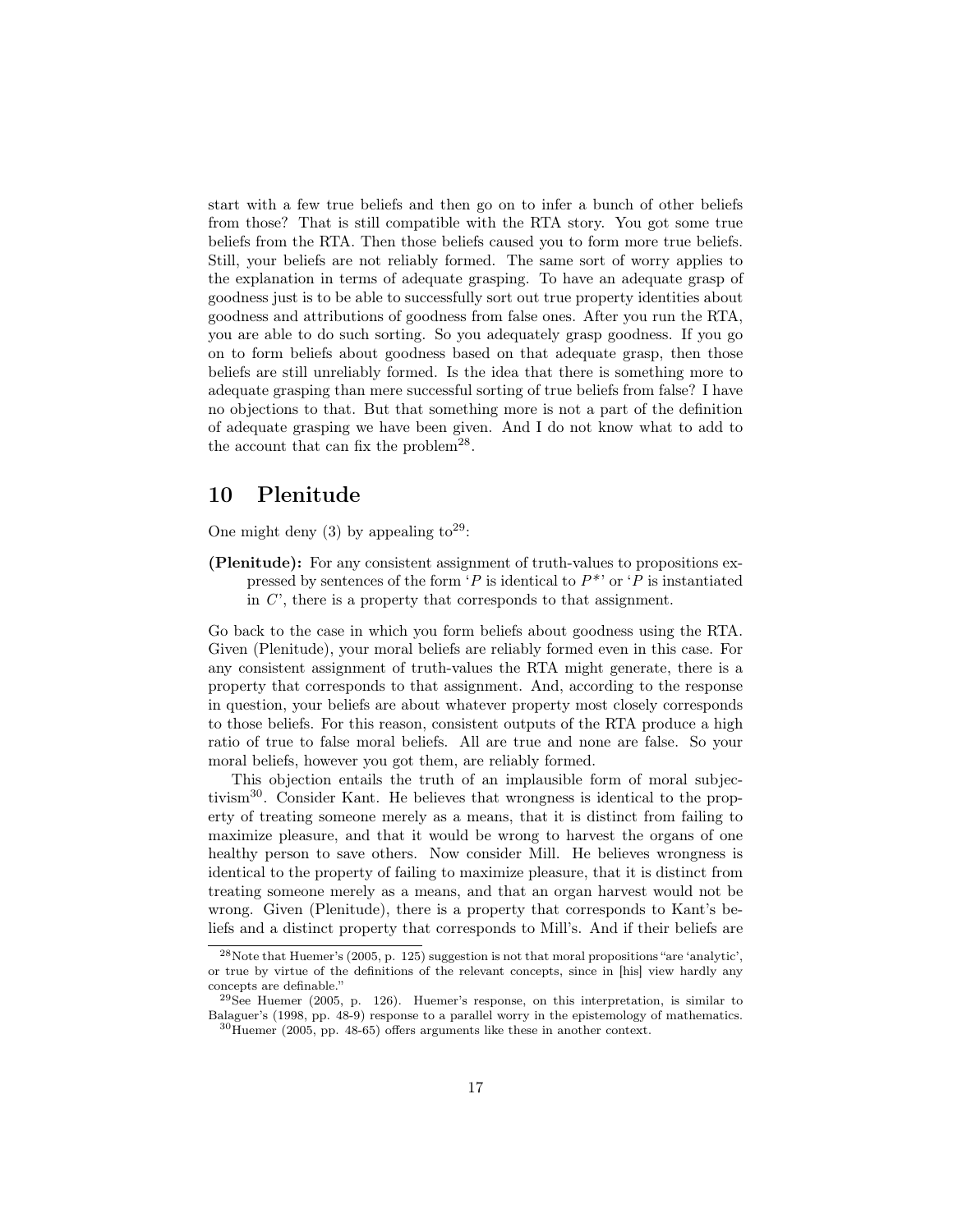about different properties, then Kant's beliefs do not conflict with Mill's. But this is an incorrect result. Kant's beliefs do conflict with Mill's. They have competing, incompatible theories of wrongness. The appeal to (Plenitude) does not accommodate disagreement.

Consider Nietzsche. He believes that goodness is identical to the will to power and that it is had by those who dominate and control others. Given (Plenitude), there is a property that corresponds to Nietzsche's beliefs, that property is what his beliefs are about, and so those beliefs are true. This is another incorrect result. Nietzsche has a mistaken theory of goodness. He is wrong about what it is and about what has it. The appeal to (Plenitude) does not accommodate error.

## 11 Moral Skepticism Implies Everything Skepticism

Another objection: Some authors maintain that arguments for moral skepticism prove too much<sup>31</sup>. In some cases the accusation is that worries about moral knowledge extend to all *a priori* knowledge. In other cases the accusation is that the reasoning in support of moral skepticism equally supports perceptual skepticism or that such arguments are mere applications of standard skepticism to morality.

I have different responses to different accusations. First, I think that the skeptical considerations raised here *do* extend to all *a priori* beliefs. But I think it will take hard work that I cannot do here to defend such a claim. However, if the antiskeptic wants to do all the hard work for me, and show that the worries raised here extend to all *a priori* beliefs, then I will gladly accept the result. For it is one that I already believe. Of course, the anti-skeptic will then point out that since my argument is an *a priori* one, it is self-defeating. Again, I agree. The argument is self-defeating. And something, somewhere must be wrong with it. But as I point out in the next section, showing that something, somewhere must be wrong with a skeptical argument is not an adequate solution to the skeptical puzzle motivated by that argument. I don't want to know that some premise or other of the argument is false. I want to know exactly which premises are false and why. Second, these skeptical worries do not extend to perceptual beliefs and are not a mere application of standard skepticism to morality. The argument appeals to standard tools epistemologists use to evaluate beliefs. Simply look at the wide body of literature that employs these tools without skeptical consequences. Here is another way to put the point: if the worry about moral knowledge really is just an instance of more general skepticism, then the standard tools used to resolve perceptual skepticism (e.g. reliability, sensitivity, and safety) should provide equally good resolutions to

<sup>31</sup>This objection is inspired by points Cuneo and Shafer-Landau (forthcoming), Hanna (2010), Huemer (2005), Vavova (forthcoming), and Wielenberg (2010) make against skeptical arguments due to Bedke (2009), Joyce (2006), and Street (2006).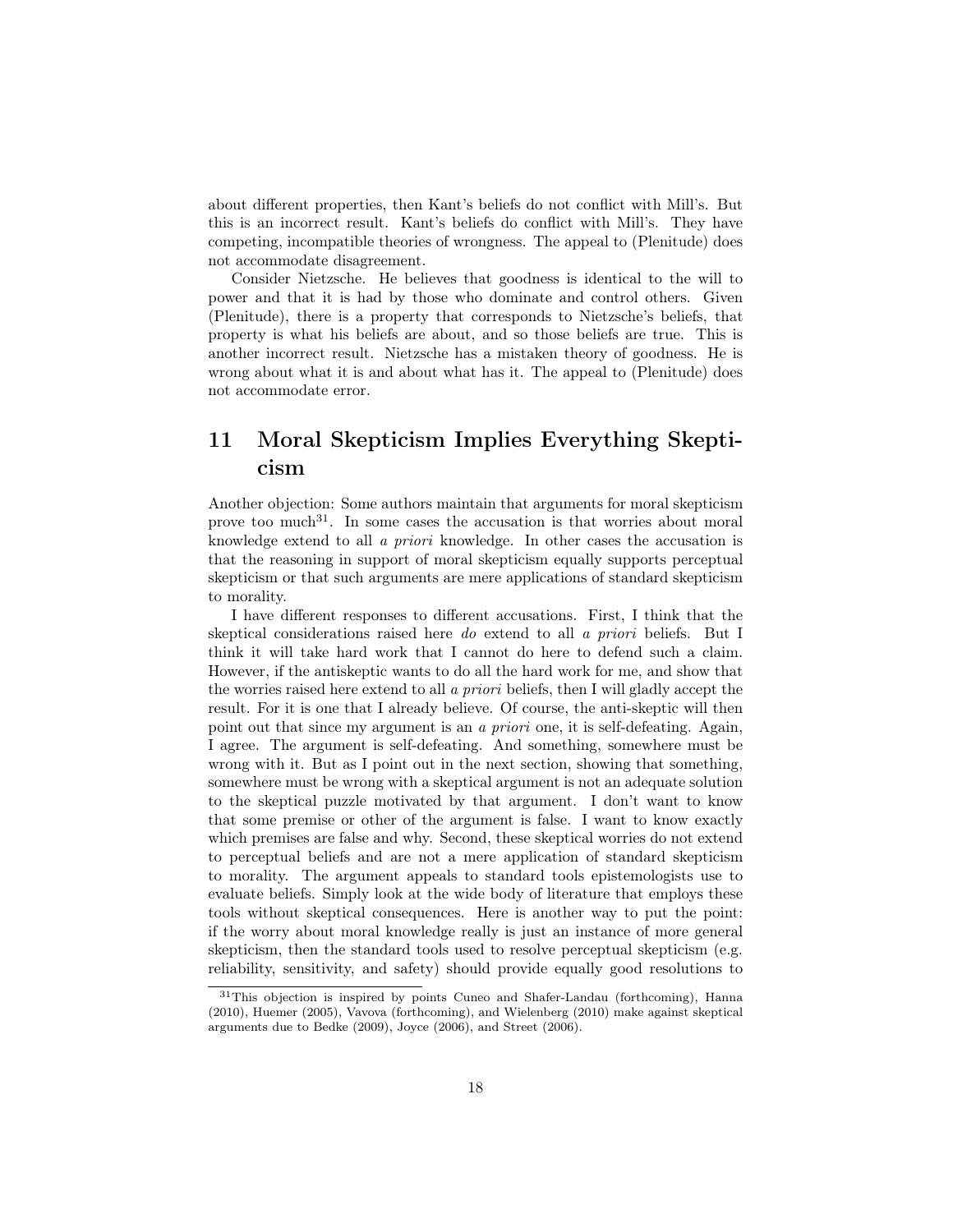the worry about moral skepticism. I have argued that they don't. And if I am right, then either (i) the problem is not just an uninteresting instance of the worry about perceptual skepticism or (ii) it is an instance of the same problem but it has somehow gone unnoticed that the standard responses to perceptual skepticism don't work. And, while (ii) would be a much more interesting result than (i), it is also far less plausible. So it does not seem to me that the worries raised here lead to perceptual skepticism.

#### 12 Moorean Modesty

A final objection: We should be more confident about our moral knowledge than we are about the speculative epistemological tools I have employed here. So if we are forced to toss out either the speculative epistemological tools or Moorean modesty, then the speculative epistemological tools should go.

I am not a moral skeptic. And I am in some ways sympathetic to this response. But I am looking for a solution to the puzzle. And it seems to me that Moorean modesty, by itself, cannot support an adequate solution for two reasons. First, a complete solution to a skeptical puzzle must explain how knowledge about the relevant domain of inquiry is possible. Moorean modesty doesn't do this. It just gives us a reason to think that something somewhere must be wrong with the skeptical argument. So, while I am in some ways sympathetic to appeals to Moorean modesty, I don't think such an appeal is enough to solve the problem. Second, the puzzle is not about moral knowledge apart from all else. It is about the conjunction of moral knowledge with Isolation. And Isolation is itself a speculative metaphysical thesis. So the choice is not between speculative epistemological tools and Moorean modesty. The choice is instead between speculative epistemological tools, on the one hand, and Moorean modesty plus a speculative thesis about the metaphysics of moral properties, on the other. Maybe the right choice is to reject the speculative metaphysical thesis while keeping both Moorean modesty and the speculative epistemological tools. Or maybe not. I am perplexed.

#### 13 Conclusion

I would like to end with three positive suggestions. First, those of us who are interested in moral epistemology may benefit by thinking about impossibility. In particular, it may be worth trying to come up with a principle that tells us exactly when impossible examples are relevant to the evaluation of a theory. We cannot dismiss an example merely because it is impossible. But it also seems that we cannot appeal to just any impossible case whatsoever when testing a theory. There must be some middle ground. It seems to me that a theory about when impossible examples are relevant could help us think about moral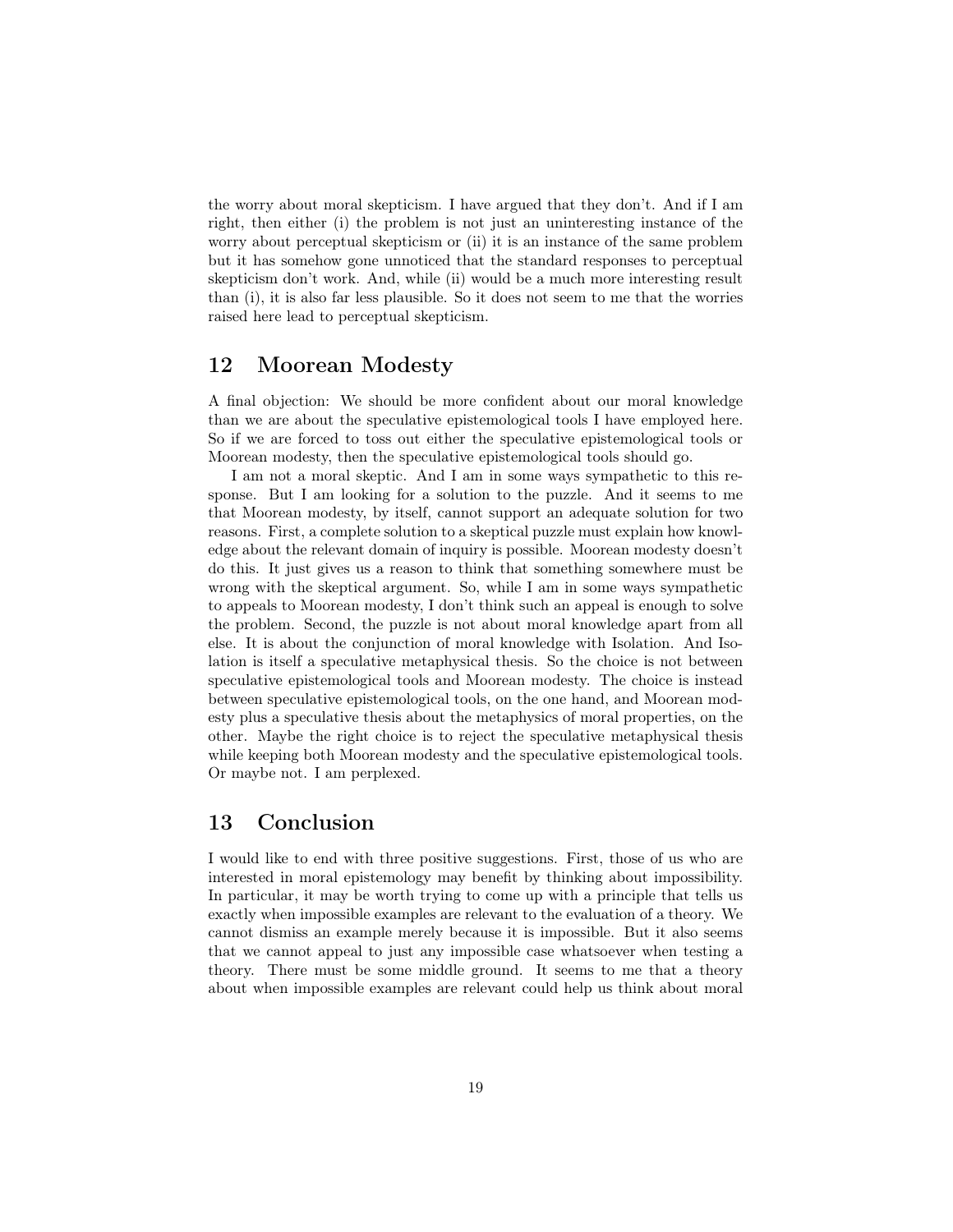epistemology32. Second, I want to recommend a heuristic: when presented with a moral epistemology, consider what happens when the proposal is applied to non-moral (and non-mathematical) examples (e.g. inefficacious ghosts or distant planets). Applying the theory in this way might yield a counterexample. Third, I want to recommend another heuristic: when presented with a moral epistemology according to which our moral beliefs are not problematically accidentally true because they were formed by a process with features  $F_1$ ,  $F_2$ ,  $...,$  and  $F_n$ , look for other processes (e.g. certain kinds of coin flipping or an RTA) that also have  $F_1, F_2, ...,$  and  $F_n$  but might yield beliefs that are true in a problematically accidental way. This may show that the process in question does not, in fact, rule out problematically accidental true belief <sup>33</sup>.

#### References

- [1] Balaguer, M. (1998). *Platonism and Anti-Platonism in Mathematics*. Oxford University Press.
- [2] Bealer, George (2000). 'A Theory of the *A Priori*'. *Pacific Philosophical Quarterly*, 81, 1-30.
- [3] Bedke, M. (2009). 'Intuitive Non-Naturalism Meets Cosmic Coincidence'. *Pacific Philosophical Quarterly*, 2, 188-209.
- [4] Behrends, J. (forthcoming). 'Meta-Normative Realism, Evolution, and Our Reasons to Survive'. *Pacific Philosophical Quarterly*, 1-17.
- [5] Brogaard, B. & Salerno, J. (2007). 'Why Counterpossibles are Non-Trivial'. *The Reasoner*, 1, 5-6.
- [6] Clarke-Doane, J. (forthcoming). 'Moral Epistemology: The Mathematics Analogy'. Nous, 1-26
- [7] Conee, E. & Feldman, R. (1998). 'The Generality Problem for Reliabilism'. *Philosophical Studies*, 89, 1-29.
- [8] Cuneo, T. & Shafer-Landau, R (forthcoming). 'The Moral Fixed Points: New Directions for Moral Nonnaturalism'. *Philosophical Studies*, 1-45.
- [9] DeRose, K. (2010). 'Insensitivity is Back, Baby!'. *Philosophical Perspectives*, 24, 161-187

<sup>32</sup>It also seems to me that such a theory could help us think about issues in philosophy of religion. See the impossible examples discussed in Hill (2014).

<sup>33</sup>Thanks to Louise Antony, Lynne Baker, Phil Bricker, Justin Dealy, Maya Eddon, Fred Feldman, Ed Ferrier, Cameron Gibbs, Matt Gifford, Pete Graham, Bob Gruber, Ryan Hebert, Dennis Kavlakoglu, Casey Knight, Hilary Kornblith, Jordan Kroll, Victor Ma, Trish Magalotti, Chris Meacham, Luis Oliveira, Kristian Olsen, Ben Rancourt, Julie Rose, Kim Soland, Miles Tucker, Aaron Washington, Hayley Webster, and three anonymous referees for *Erkenntnis*.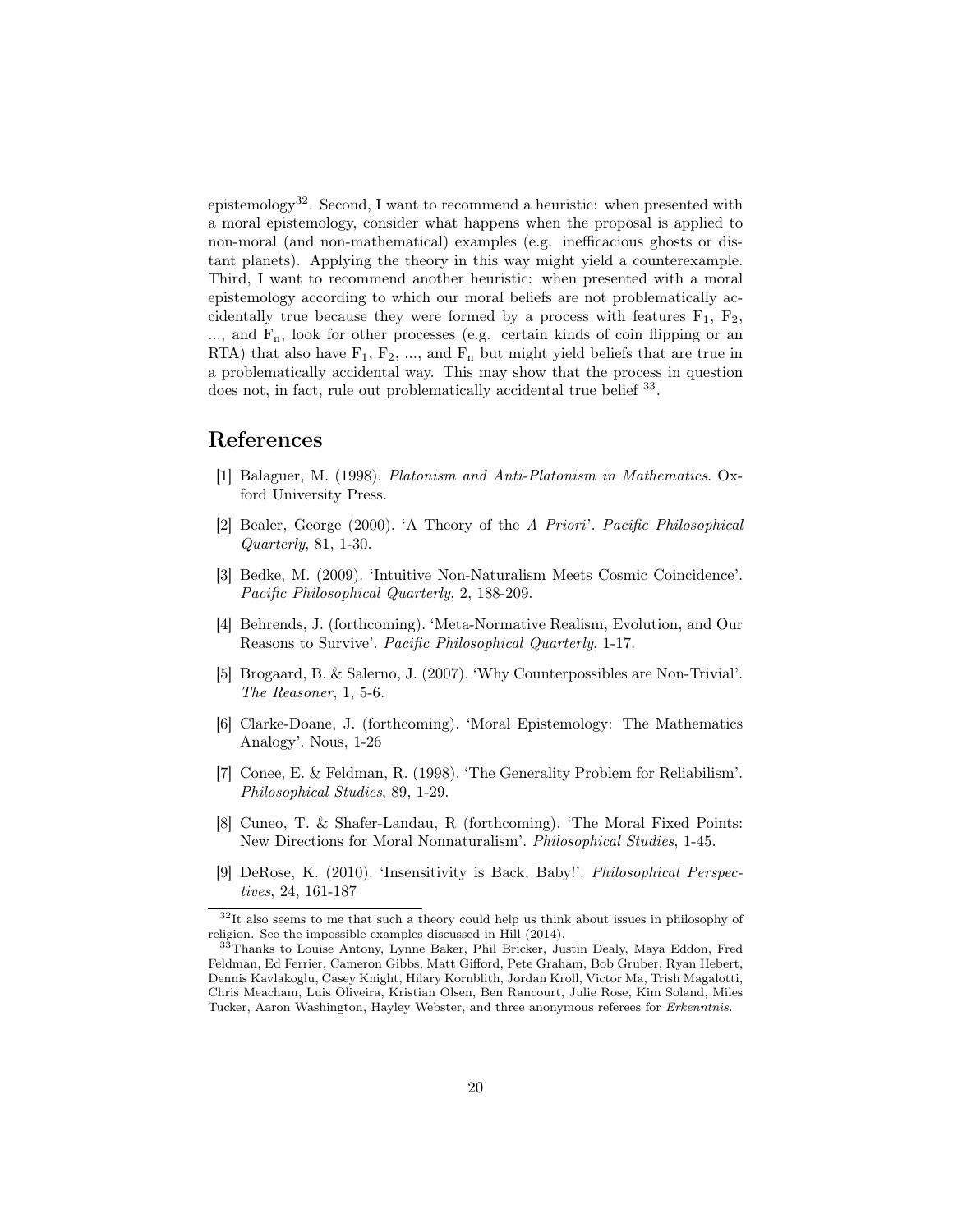- [10] Enoch, D. (2009). 'The Epistemic Challenge to Metanormative Realism: How Best to Understand it, and How to Cope With it'. *Philosophical Studies*, 148, 413-438.
- [11] Enoch, D. (2011). *Taking Morality Seriously: A Defense of Robust Realism*. Oxford University Press.
- [12] Enoch, D., Spectre L., & Fisher T. (2012). 'Statistical Evidence, Sensitivity, and the Legal Value of Knowledge'. *Philosophy and Public A*ff*airs*, 40, 197- 224.
- [13] Field, Hartry (1989). *Realism, Mathematics, & Modality*. Basil Blackwell.
- [14] Hanna, N. (2010). Cosmic Coincidence and Intuitive Non-Naturalism. *Journal of Ethics and Social Philosophy*, 1-4.
- [15] Hawthorne, J. (2004). *Knowledge and Lotteries*. Oxford University Press.
- [16] Hawthorne, J. (2007). 'A Priority and Externalism'. In S. Goldberg (ed.) *Internalism and Externalism in Semantics and Epistemology*. Oxford University Press.
- [17] Hill, S. (2014). 'Giving up Omnipotence'. *Canadian Journal of Philosophy*, 44, 97-117.
- [18] Huemer, M. (2005). *Ethical Intuitionism*. Palgrave Macmillan.
- [19] Joyce, R. (2001). *The Myth of Morality*. Cambridge University Press.
- [20] Joyce, R. (2006). *The Evolution of Morality*. MIT Press.
- [21] Krakauer, B. (forthcoming). 'What are Impossible Worlds?' *Philosophical Studies*, 1-19.
- [22] Lewis, D. (1973). *Counterfactuals*. Oxford: Blackwell.
- [23] Lewis, D. (1979). 'Counterfactual Dependence and Time's Arrow'. *Nous*, 13, 455-76.
- [24] Lewis, D. (1986). *On the Plurality of Worlds*. Oxford: Blackwell.
- [25] Littlejohn, C. (2011). 'Moral Knowledge by Intuition'. In J. Hernandez (ed.), *The New Intuitionism*. Continuum.
- [26] Maudlin, T. (2007). *The Metaphysics Within Physics*. Oxford University Press.
- [27] Nolan, D. (1997). 'Impossible Worlds: A Modest Approach'. *Notre Dame Journal for Formal Logic*, 38, 325-527.
- [28] Parfit, D. (2011). *On What Matters: Volume Two*. Oxford University Press.